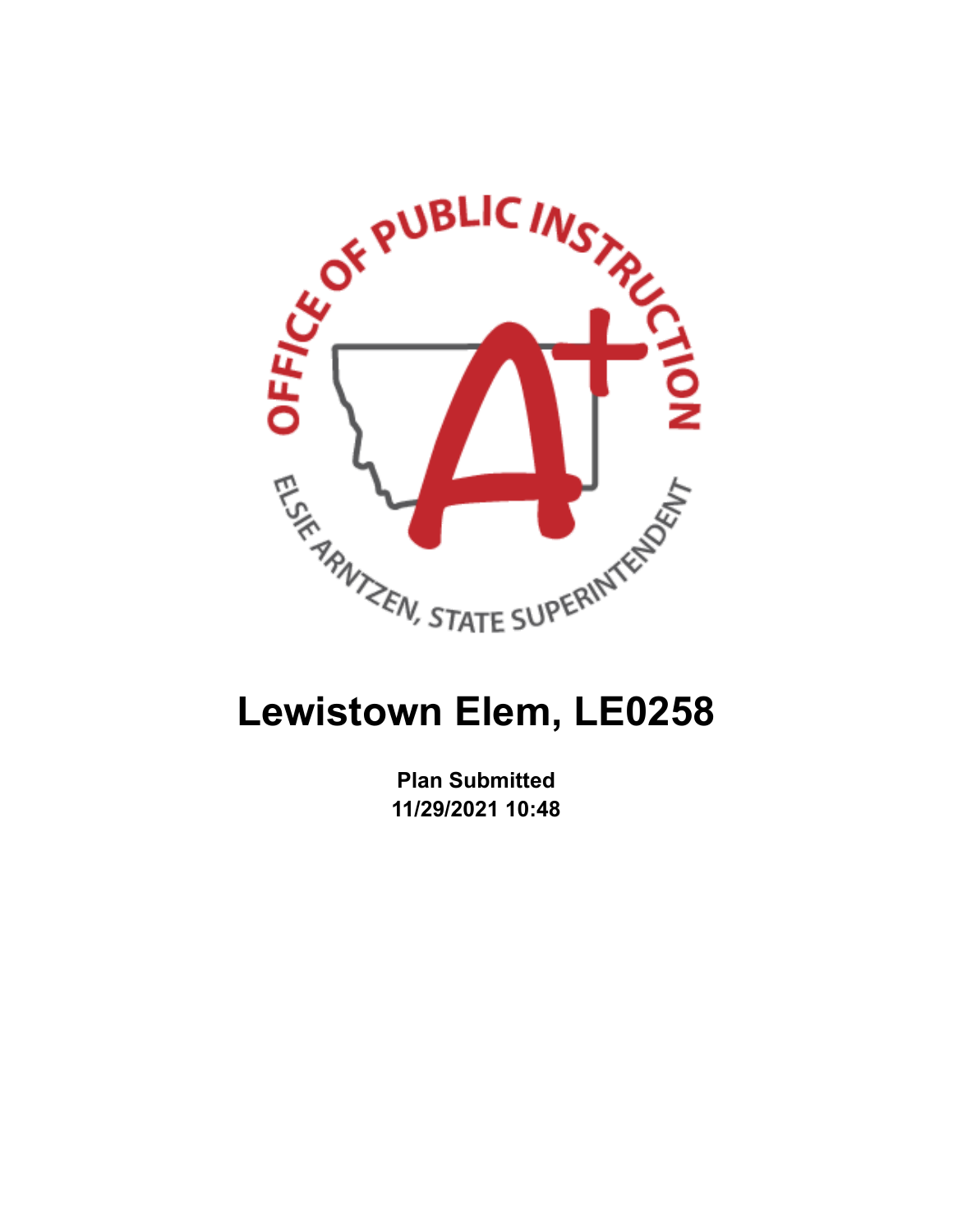### <span id="page-1-0"></span>Table of Contents

Table of [Contents](#page-1-0) **[Introduction:](#page-2-0) Plan Basics** Section 1 - School District [Identified](#page-3-0) Priorities [Priority](#page-3-1) 1 [Priority](#page-3-2) 2 [Priority](#page-3-3) 3 Data Points Used to Identify [Priorities](#page-3-4) Student Groups Most [Affected](#page-3-5) Section 2 - Meaningful [Consultation](#page-5-0) Stakeholders Consulted in [Development](#page-5-1) of Plan Methods used to seek [stakeholder](#page-5-2) input [Section](#page-6-0) 3: Goals **[Instruments](#page-6-1) [Goals](#page-6-2)** [Student](#page-7-0) Group Goals **Section 4: [Coordinating](#page-9-0) Funds** Section 5: Creating a Safe and Healthy Learning [Environment](#page-11-0) Section 6: Addressing Lost [Instructional](#page-14-0) Time 20% Set [Aside](#page-14-1) 80% Set [Aside](#page-17-0) Section 7: [Supporting](#page-22-0) the Educator Workforce **Section 8: District [Monitoring](#page-23-0) of Impact** 

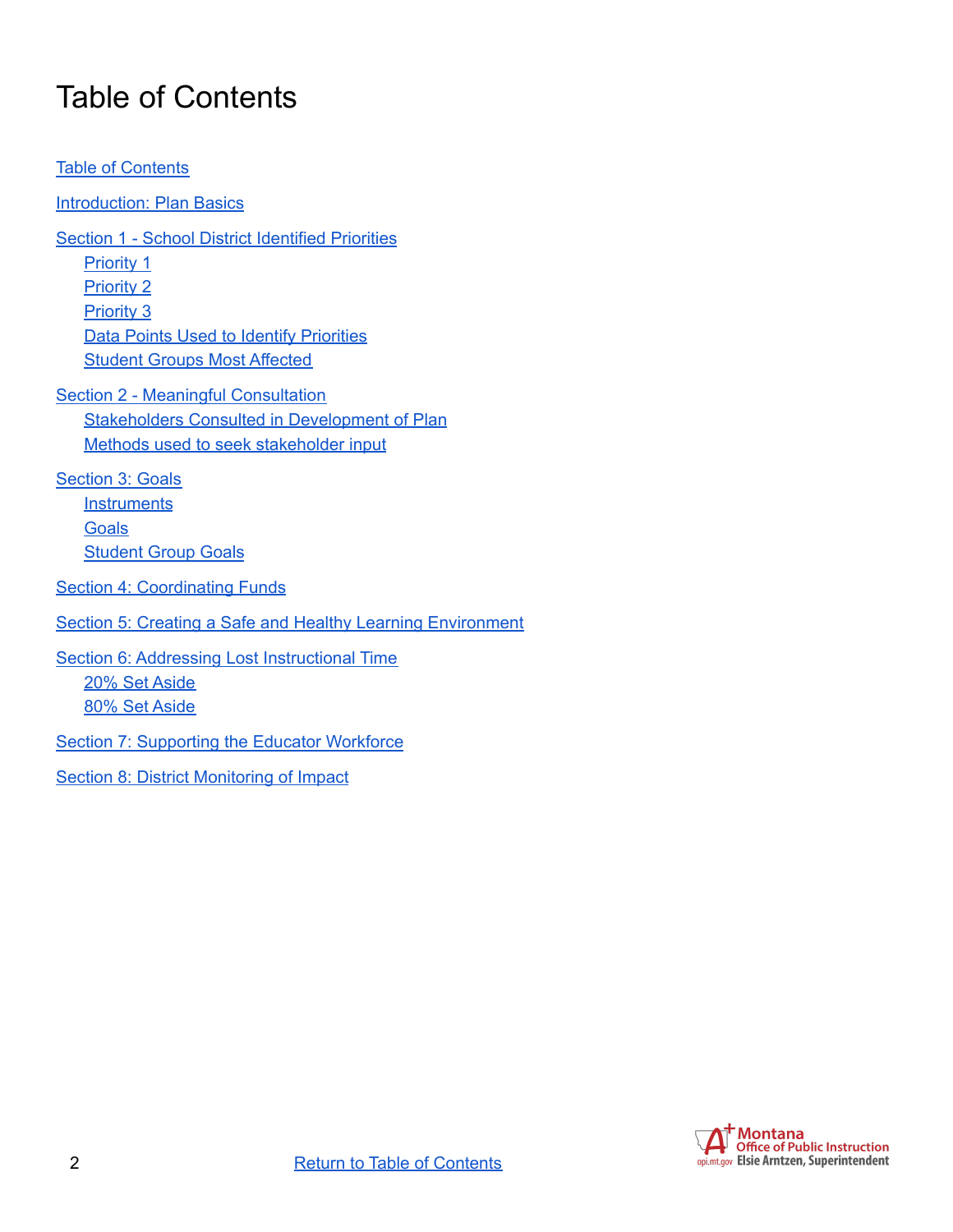### <span id="page-2-0"></span>Introduction: Plan Basics

| <b>State Date</b>        | 11/29/2021 10:32              |  |
|--------------------------|-------------------------------|--|
| <b>End Date</b>          | 11/29/2021 10:48              |  |
| <b>Recorded Date</b>     | 11/29/2021 10:48              |  |
| Response ID              | R_11dtGxmSxkwuvdV             |  |
| County                   | Fergus                        |  |
| District                 | Lewistown Elem, LE0258        |  |
| <b>Submitter Name</b>    | Thom Peck                     |  |
| Submitter Role           | District-level Administrator  |  |
|                          |                               |  |
| Submitter Official Email | thom.peck@lewistown.k12.mt.us |  |
| Submitter Phone          | 406 535-8777                  |  |
| Initial or Revised Plan  | Revision                      |  |

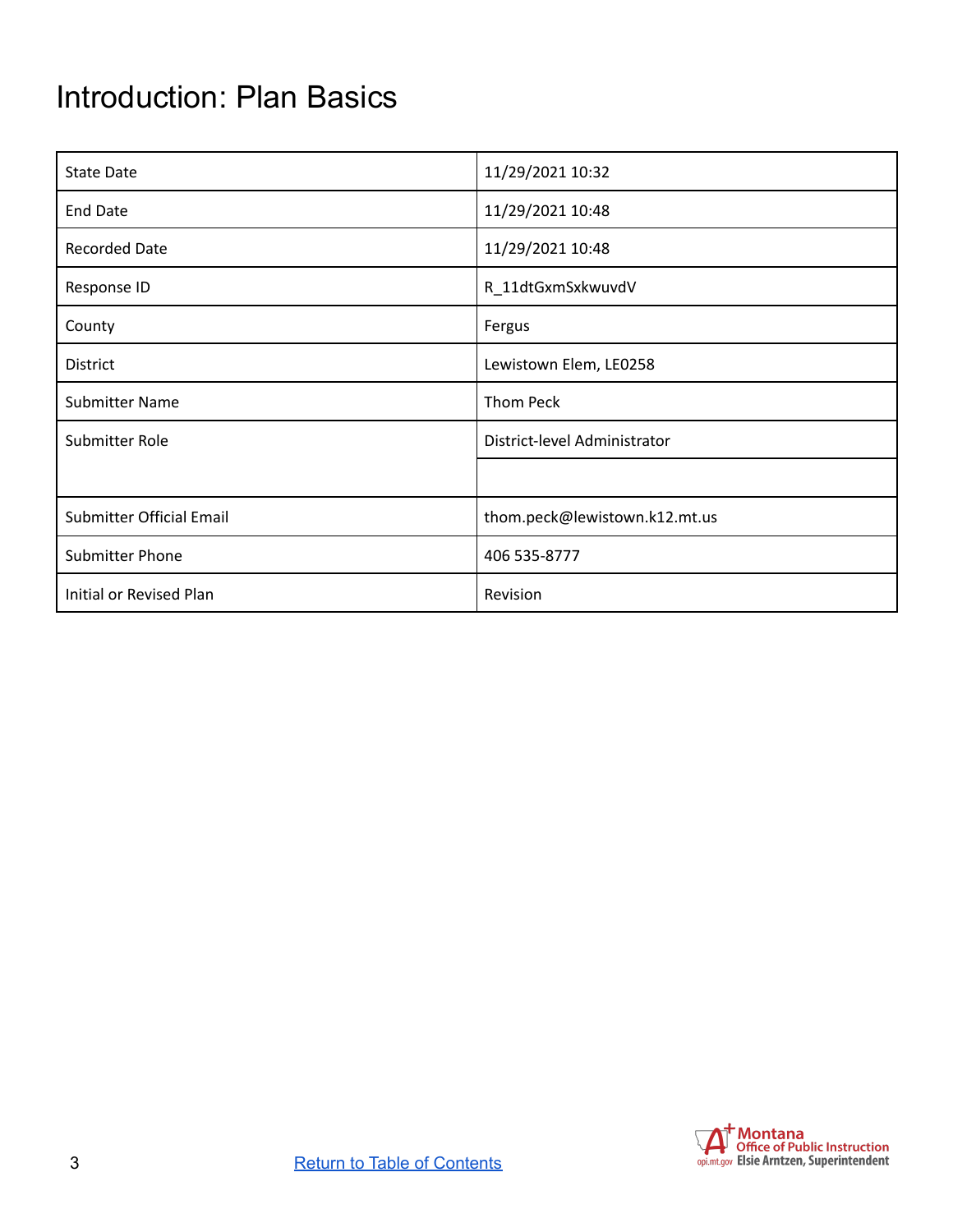## <span id="page-3-0"></span>Section 1 - School District Identified Priorities

### <span id="page-3-1"></span>Priority 1

Provide as many safe, sustainable, in-person learning opportunities for students and staff by purchasing resources that allow school leaders and staff to address the needs of their students and enhance student achievement. Resources such as but not limited to: educational technology and curriculums, supplies to sanitize and clean facilities, school facility repairs and improvement to enable operation of schools to reduce risk of virus transmission and exposure to environmental health hazards, inspection, testing maintenance, repair, replacement, and upgrade projects to improve the indoor air quality in school facilities, and maintenance and repair and replacement of control systems and windows and doors.

### <span id="page-3-2"></span>Priority 2

Support students' and staff social, emotional, and mental health while growing academically at all grade levels well beyond 2024.

### <span id="page-3-3"></span>Priority 3

Promoting effective, transparent, long-term use of ESSER Funds and communicating to the School Board, Staff, and Community.

### <span id="page-3-4"></span>Data Points Used to Identify Priorities

Assessments (SBAC, MAPS, Dibbels, SuccessMaker), Attendance, Student Engagement, Behavior/Discipline, % of Families who chose Distance Learning, Walkthrough Data, and Teacher Attendance

#### <span id="page-3-5"></span>Student Groups Most Affected

Student groups specifically referenced in ARP ESSER were more affected than others in this district.

| <b>Student Group</b>                                   | More affected than others in this district          |
|--------------------------------------------------------|-----------------------------------------------------|
| Economically Disadvantaged (Free and<br>Reduced Lunch) | Economically Disadvantaged (Free and Reduced Lunch) |
| White                                                  |                                                     |
| <b>Black or African American</b>                       |                                                     |
| American Indian or Alaska Native                       |                                                     |
| Multi-Racial                                           |                                                     |

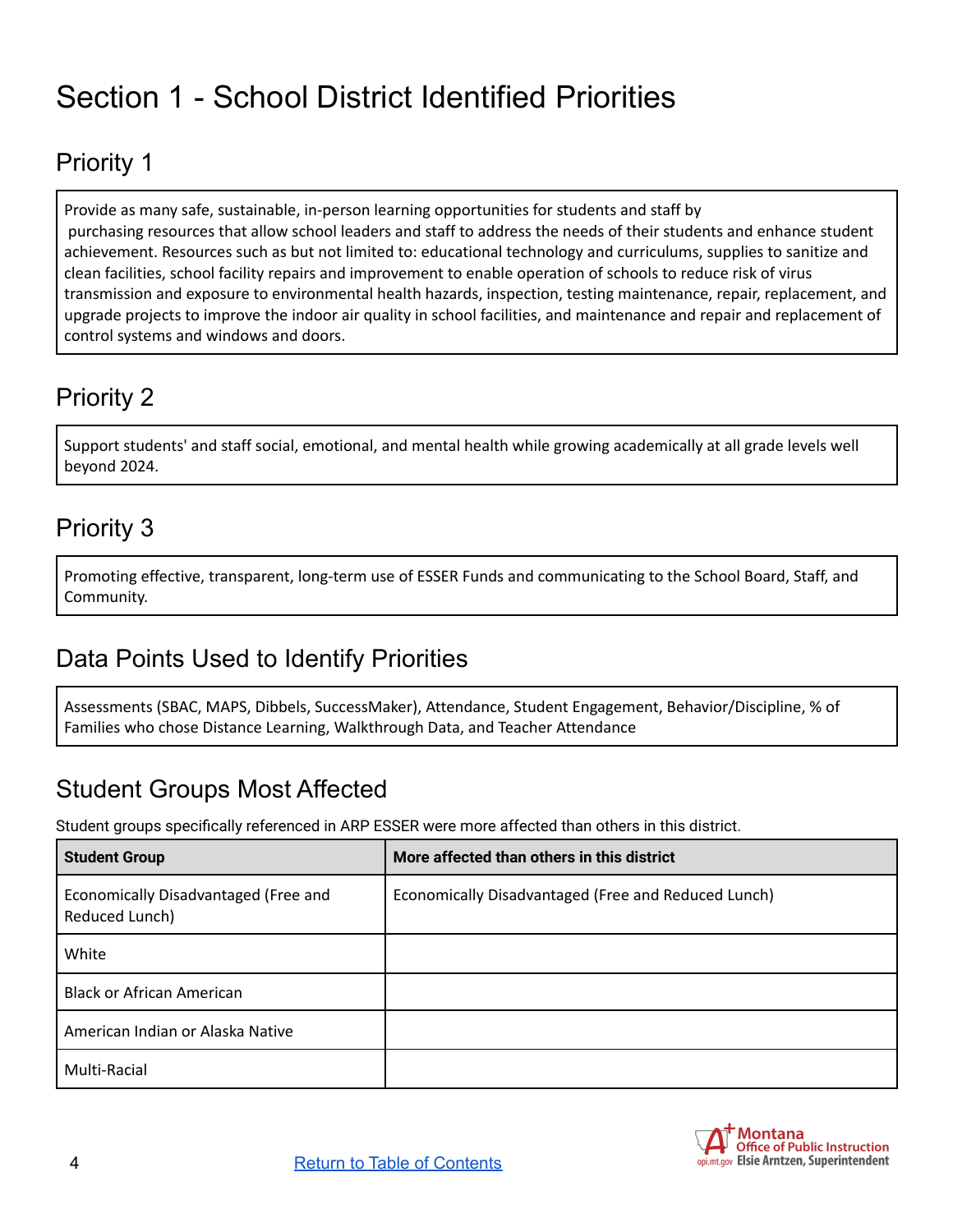| Migrant                                  |                            |
|------------------------------------------|----------------------------|
| Homeless                                 | Homeless                   |
| Foster Youth                             | Foster Youth               |
| <b>Children with Disabilities</b>        | Children with Disabilities |
| Male                                     |                            |
| Female                                   |                            |
| English Language Learners                |                            |
| Other (please identify in the box below) |                            |
|                                          |                            |

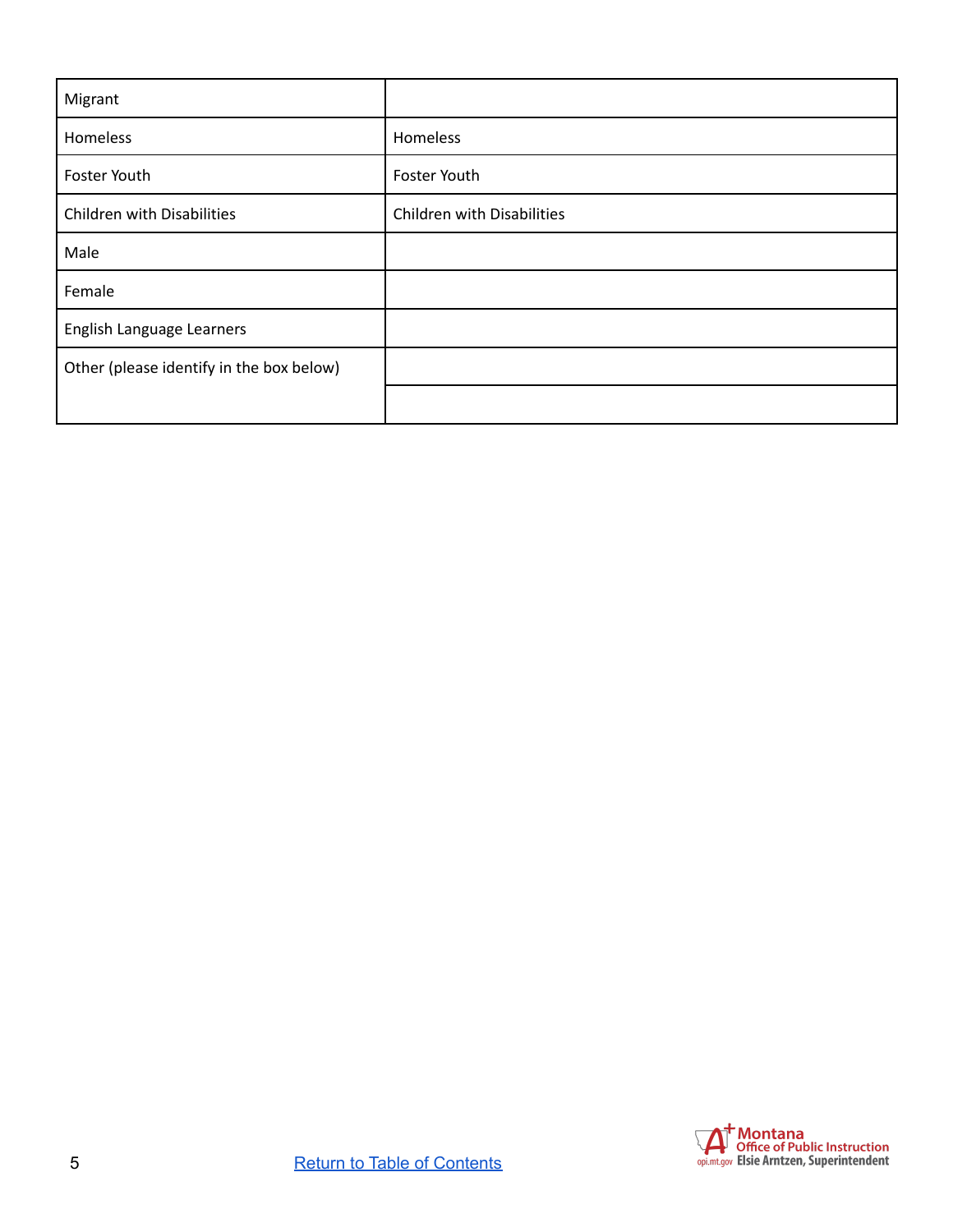### <span id="page-5-0"></span>Section 2 - Meaningful Consultation

### <span id="page-5-1"></span>Stakeholders Consulted in Development of Plan

| <b>Stakeholder Group</b>                      | <b>Consulted?</b>                          |  |
|-----------------------------------------------|--------------------------------------------|--|
| Parents                                       | Parents                                    |  |
| <b>Students</b>                               | <b>Students</b>                            |  |
| <b>Teachers</b>                               | <b>Teachers</b>                            |  |
| Staff                                         | <b>Staff</b>                               |  |
| <b>Tribal Governments</b>                     |                                            |  |
| <b>Local Bargaining Units</b>                 | Local bargaining units                     |  |
| <b>Educational Advocacy Organizations</b>     |                                            |  |
| <b>County Health Departments</b>              | County health departments                  |  |
| <b>Community Members</b><br>Community members |                                            |  |
| Other (please identify in the box below)      | Other (please identify in the box below)   |  |
|                                               | Public Health Officials and Local Daycares |  |

#### <span id="page-5-2"></span>Methods used to seek stakeholder input

| <b>Methods</b>                           | Used?                                                                                                    |  |
|------------------------------------------|----------------------------------------------------------------------------------------------------------|--|
| Webinars                                 |                                                                                                          |  |
| <b>Public Meetings</b>                   | Public meetings                                                                                          |  |
| Website                                  | Website                                                                                                  |  |
| Media                                    | Media                                                                                                    |  |
| Social Media                             | Social media                                                                                             |  |
| Email                                    |                                                                                                          |  |
| Other (please identify in the box below) | Other (please identify in the box below)                                                                 |  |
|                                          | We established a Community COVID Team that meets<br>every Friday to discuss current levels of infection, |  |

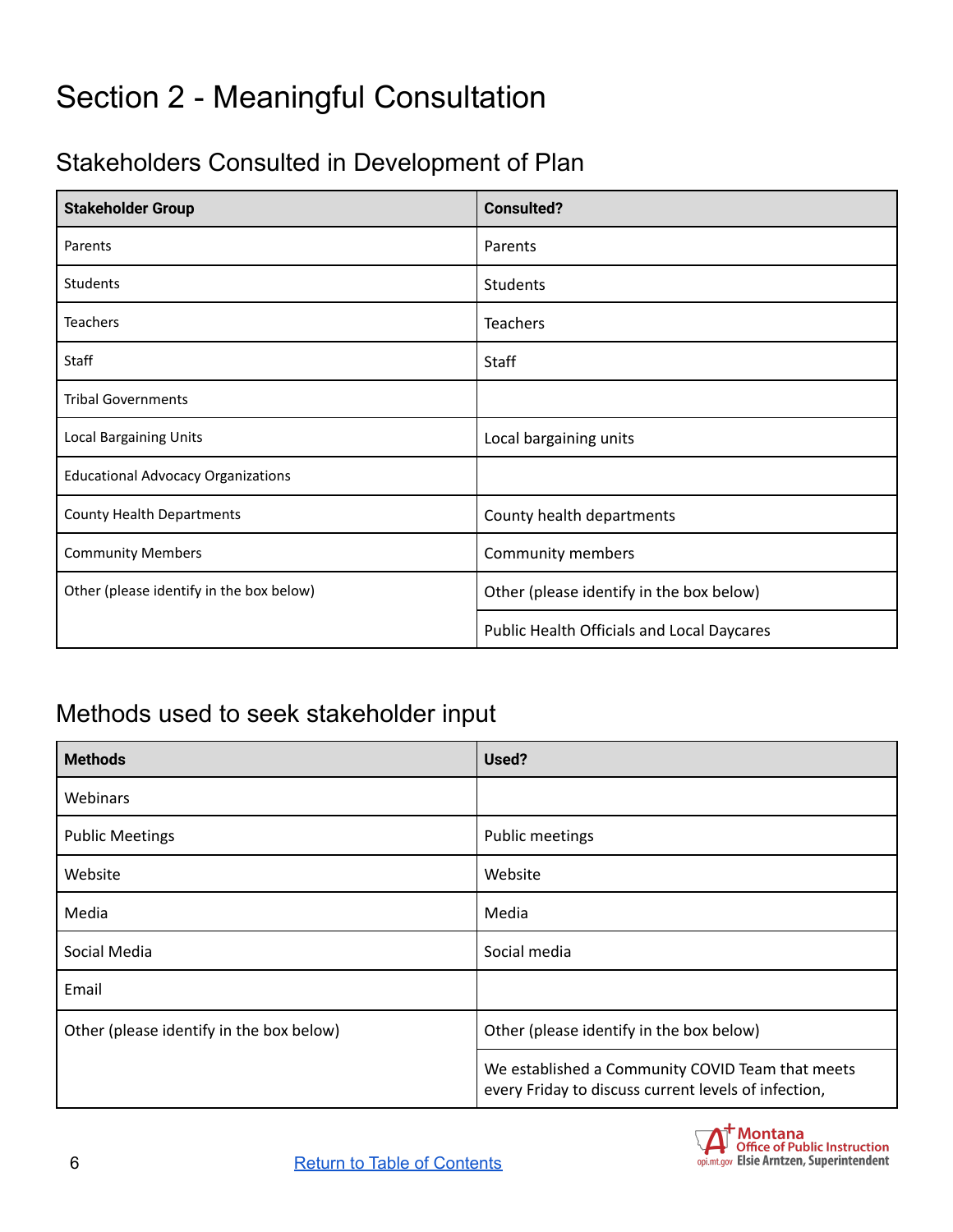| I mitigation strategies, and to deliver a consistent message<br>to the entire community. |
|------------------------------------------------------------------------------------------|
|------------------------------------------------------------------------------------------|

### <span id="page-6-0"></span>Section 3: Goals

#### <span id="page-6-1"></span>**Instruments**

Instruments or methods that will be used to monitor the progress of the goals and determine if the goals are met are listed here for each goal.

| Math Goal         | Using Dibbels, MAPS, and SuccessMaker Progress Monitoring, the district goal is to move at least<br>5% of our Tier 3 students to Tier 2, move at least 5% of our Tier 2 students to Tier 1 in our MTSS<br>program. Using the Smarter Balanced Assessment as one of the primary data points the district<br>goal is to increase the percentage of students scoring proficient in grades 3-8 by 6% in math<br>from 44% in the spring of 2021 to 50% on the SBAC in the Spring of 2022. (3 yr. trend is 45%).<br>Using the ACT as one of the primary data points the goal is to increase the ACT math score for<br>district 11th graders to 19.5 on the ACT test. 3 yr. average was 19.26 in 2019.                                                                     |
|-------------------|---------------------------------------------------------------------------------------------------------------------------------------------------------------------------------------------------------------------------------------------------------------------------------------------------------------------------------------------------------------------------------------------------------------------------------------------------------------------------------------------------------------------------------------------------------------------------------------------------------------------------------------------------------------------------------------------------------------------------------------------------------------------|
| <b>ELA Goal</b>   | Using Dibbels, MAPS, and SuccessMaker Progress Monitoring, the district goal is to move at least<br>5% of our Tier 3 students to Tier 2, move at least 5% of our Tier 2 students to Tier 1 in our MTSS<br>program. Using the Smarter Balanced Assessment as one of the primary data points the district<br>goal is to increase the percentage of students scoring proficient in grades 3-8 by 6% in ELA from<br>54% in the Spring of 2021 to 60% on the SBAC in the Spring of 2022. (3 yr. trend is 55.67%).<br>Using the ACT as one of the primary data points the goal is to increase the ACT ELA/English score<br>for district 11th graders to 17.5 on the ACT test. 3 yr. average was 17.3 in 2019.                                                             |
| <b>Other Goal</b> | LPS will institute a Pre-K Program at Garfield Elementary that will focus on getting 3-4 year old<br>kids ready for kindergarten;<br>LPS will advocate for 100% full in-school learning for all grade levels,<br>LPS' goal is to have 100% of students eligible for activities and to increase our student<br>engagement of 74% of our students involved in one school activity to 80% and have at least 75%<br>of our students involved in 3 or more school activity.<br>LPS will institute a Service Learning component to give back to the community and provide<br>"soft skills†to our students in grades 5-12<br>LPS will increase our School-to-Work opportunities for our students in Grades 7-12 to bring<br>more relevance to students' academic programs. |

#### <span id="page-6-2"></span>**Goals**

For each goal find the following below:

- Identify what strategies/action steps will be used to support the achievement of the goals.
- Describe a realistic and achievable timeline to achieve the goals.
- Identify who is responsible to ensure the strategies/action steps are achieved. Click the box and provide the text response for each applicable box.

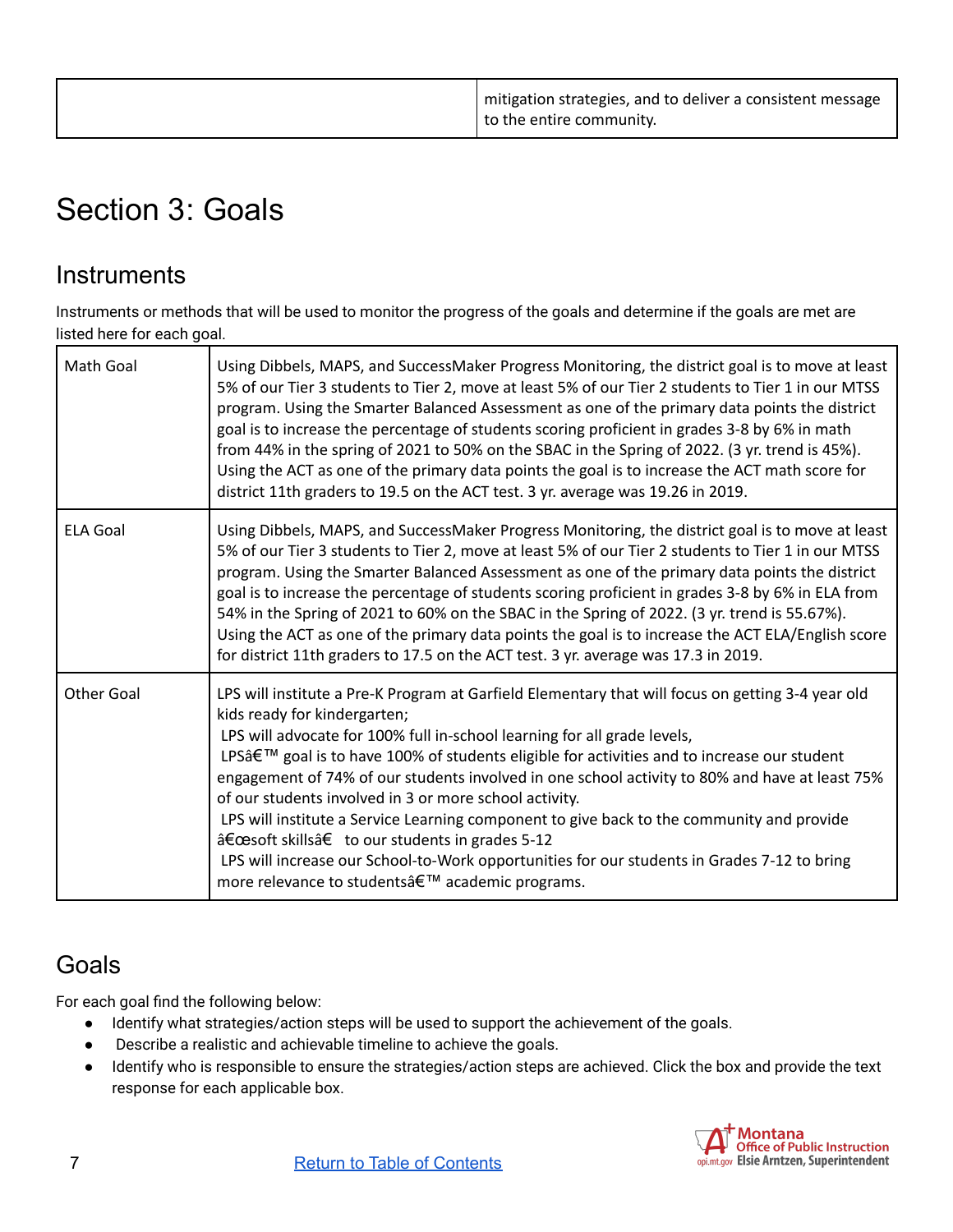| Math Goal         | Continue to determine the level of proficiency of students using SBAC scores, ACT, MAP, Dibbels,<br>SuccessMaker, classroom assessments, and other in-program assessments. After analyzing these<br>assessments, the district will utilize targeted and strategic interventions and supports to improve<br>student achievement. My Voice and YRBS data are reviewed periodically. Classroom teachers will<br>be provided with necessary PD to effectively utilize the interventions and supports.<br>Administration will ensure supports and interventions are being administered with fidelity by<br>classroom walk-throughs, 1-1 teacher/admin meetings and staff trainings. The goals will be<br>re-evaluated on a quarterly basis aligning with in-house academic reporting (report cards),<br>progress monitoring assessments in the fall, winter and spring of each year and a thorough<br>evaluation of SBAC, scores will be reviewed each fall and spring of the current year. Assignments<br>align to Standards Based Curriculum Mapping by grade level in accordance with the Alliance for<br>Curriculum Enhancement (ACE) consortium. Individual classroom teachers are responsible to<br>ensure the strategies/steps are achieved and Principals and the Superintendent will corroborate<br>to insure that these actions are met. |
|-------------------|-----------------------------------------------------------------------------------------------------------------------------------------------------------------------------------------------------------------------------------------------------------------------------------------------------------------------------------------------------------------------------------------------------------------------------------------------------------------------------------------------------------------------------------------------------------------------------------------------------------------------------------------------------------------------------------------------------------------------------------------------------------------------------------------------------------------------------------------------------------------------------------------------------------------------------------------------------------------------------------------------------------------------------------------------------------------------------------------------------------------------------------------------------------------------------------------------------------------------------------------------------------------------------------------------------------------------------------------------|
| <b>ELA Goal</b>   | Continue to determine the level of proficiency of students using SBAC scores, ACT, MAP, Dibbels,<br>SuccessMaker, classroom assessments, and other in-program assessments. After analyzing these<br>assessments, the district will utilize targeted and strategic interventions and supports to improve<br>student achievement. My Voice and YRBS data are reviewed periodically. Classroom teachers will<br>be provided with necessary PD to effectively utilize the interventions and supports.<br>Administration will ensure supports and interventions are being administered with fidelity by<br>classroom walk-throughs, 1-1 teacher/admin meetings and staff trainings. The goals will be<br>re-evaluated on a quarterly basis aligning with in-house academic reporting (report cards),<br>progress monitoring assessments in the fall, winter and spring of each year and a thorough<br>evaluation of SBAC, scores will be reviewed each fall and spring of the current year. Assignments<br>align to Standards Based Curriculum Mapping by grade level in accordance with the Alliance for<br>Curriculum Enhancement (ACE) consortium. Individual classroom teachers are responsible to<br>ensure the strategies/steps are achieved and the Principals and Superintendent will corroborate<br>to insure that these actions are met. |
| <b>Other Goal</b> |                                                                                                                                                                                                                                                                                                                                                                                                                                                                                                                                                                                                                                                                                                                                                                                                                                                                                                                                                                                                                                                                                                                                                                                                                                                                                                                                               |

### <span id="page-7-0"></span>Student Group Goals

For which of the following student groups does the district have a distinct Math Goal, ELA Goal, or Other Goal?

| <b>Student Group</b>                | <b>Distinct Math Goal</b> | <b>Distinct ELA Goal</b> | <b>Distinct Other Goal</b> |
|-------------------------------------|---------------------------|--------------------------|----------------------------|
| American Indian<br>or Alaska Native |                           |                          |                            |
| <b>Black or African</b><br>American |                           |                          |                            |
| Hispanic                            |                           |                          |                            |
| Multi-Racial                        |                           |                          |                            |

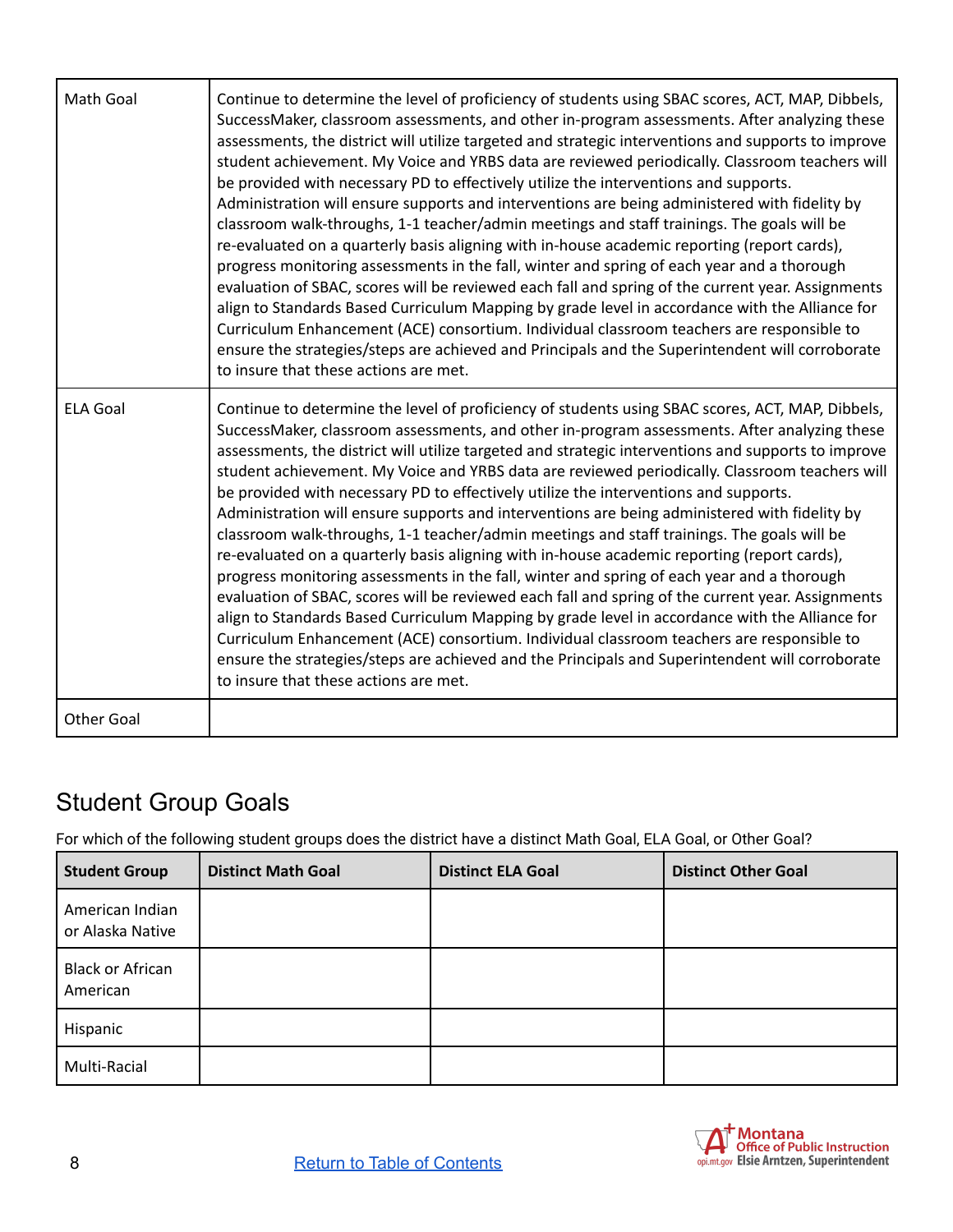| White                                |                                   |                                   |                                   |
|--------------------------------------|-----------------------------------|-----------------------------------|-----------------------------------|
| Free and Reduced<br>Lunch            | Free and Reduced Lunch            | Free and Reduced Lunch            | Free and Reduced Lunch            |
| Homeless                             | Homeless                          | Homeless                          | <b>Homeless</b>                   |
| Students with<br><b>Disabilities</b> | <b>Students with Disabilities</b> | <b>Students with Disabilities</b> | <b>Students with Disabilities</b> |
| None                                 |                                   |                                   |                                   |

#### Math Goal for Each Identified Student Group

The goal for the identified group is: 1. To increase the percentage of Economically Disadvantaged students scoring proficient in grades 3-8 by 10% in math on the SBAC in the Spring of 2022. District 2021 average was 29% proficient. 3 yr. trend = 29.67% proficient 2. To increase the percentage of SPED students scoring proficient in grades 3-8 by 10% in math on the SBAC in the Spring of 2022. District 2021 average was 8% proficient. 3 yr. trend = 13.33% proficient 3. To increase the ACT math score for economically disadvantaged students in grade 11 by .5 on the ACT test.

#### ELA Goal for Each Identified Student Group

The goal for the identified group is: 1. To increase the percentage of Economically Disadvantaged students scoring proficient in grades 3-8 by 10% in ELA on the SBAC in the Spring of 2022. District 2021 average was 35% proficient. 3 yr. trend = 38% proficient. 2. To increase the percentage of SPED students scoring proficient in grades 3-8 by 10% in ELA on the SBAC in the Spring of 2022. District 2021 average was 16% proficient. 3 yr. trend = 25.67% proficient 3. To increase the ACT ELA score for economically disadvantaged students in grade 11 by .5 on the ACT test.

#### Other Goal for Each Identified Student Group

None

If the District is planning to develop or use approaches that are novel to achieve your Math, ELA, or other goal, and they are willing to share these innovations, the innovation is described here.

NA

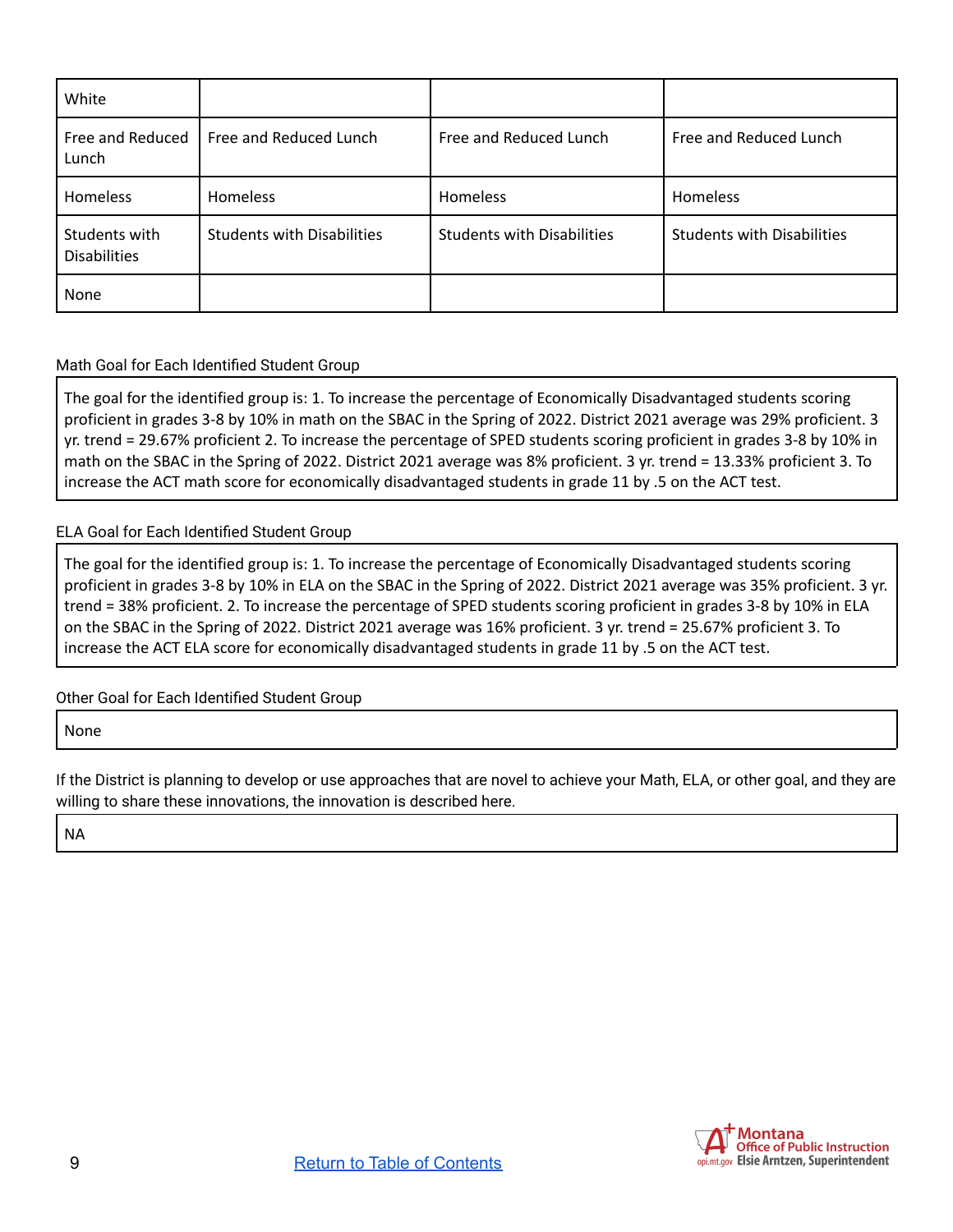## <span id="page-9-0"></span>Section 4: Coordinating Funds

Will this district coordinate ARP ESSER funds with other federal funds to address student needs?

Yes

| <b>Funding Source</b>                                                                                                                             | <b>Plan to Coordinate with</b><br><b>ARP-ESSER Funds</b>                                                                                                      |
|---------------------------------------------------------------------------------------------------------------------------------------------------|---------------------------------------------------------------------------------------------------------------------------------------------------------------|
| Title I, Part A of the ESEA (Improving Basic Programs Operated by LEAs)                                                                           | Title I, Part A of the ESEA<br>(Improving Basic Programs<br>Operated by LEAs)                                                                                 |
| Title I, Part A-section 1003 school improvement (Comprehensive and Targeted<br>Supports)                                                          | Title I, Part A-section 1003<br>school improvement<br>(Comprehensive and<br>Targeted Supports)                                                                |
| Title I, Part C of the ESEA (Education of Migratory Children)                                                                                     |                                                                                                                                                               |
| Title I, Part D, Subpart 1 of the ESEA (Prevention and Intervention Programs for<br>Children and Youth Who Are Neglected, Delinquent, or At Risk) | Title I, Part D, Subpart 1 of<br>the ESEA (Prevention and<br>Intervention Programs for<br>Children and Youth Who Are<br>Neglected, Delinquent, or At<br>Risk) |
| Title II, Part A of the ESEA (Supporting Effective Instruction)                                                                                   | Title II, Part A of the ESEA<br>(Supporting Effective<br>Instruction)                                                                                         |
| Title III, Part A of the ESEA (English Language Acquisition, Language Enhancement, and<br>Academic Achievement)                                   |                                                                                                                                                               |
| Title IV, Part A of the ESEA (Student Support and Academic Enrichment Grants)                                                                     | Title IV, Part A of the ESEA<br>(Student Support and<br><b>Academic Enrichment Grants)</b>                                                                    |
| Title IV, Part B of the ESEA (21st Century Community Learning Centers)                                                                            |                                                                                                                                                               |
| Title V, Part B, Subpart 2 of the ESEA (Rural and Low-Income School Program)                                                                      | Title V, Part B, Subpart 2 of<br>the ESEA (Rural and<br>Low-Income School Program)                                                                            |
| McKinney-Vento Education for Homeless Children and Youth Program and section<br>2001(b)(1) of the ARP Act                                         | McKinney-Vento Education<br>for Homeless Children and<br>Youth Program and section<br>$2001(b)(1)$ of the ARP Act                                             |

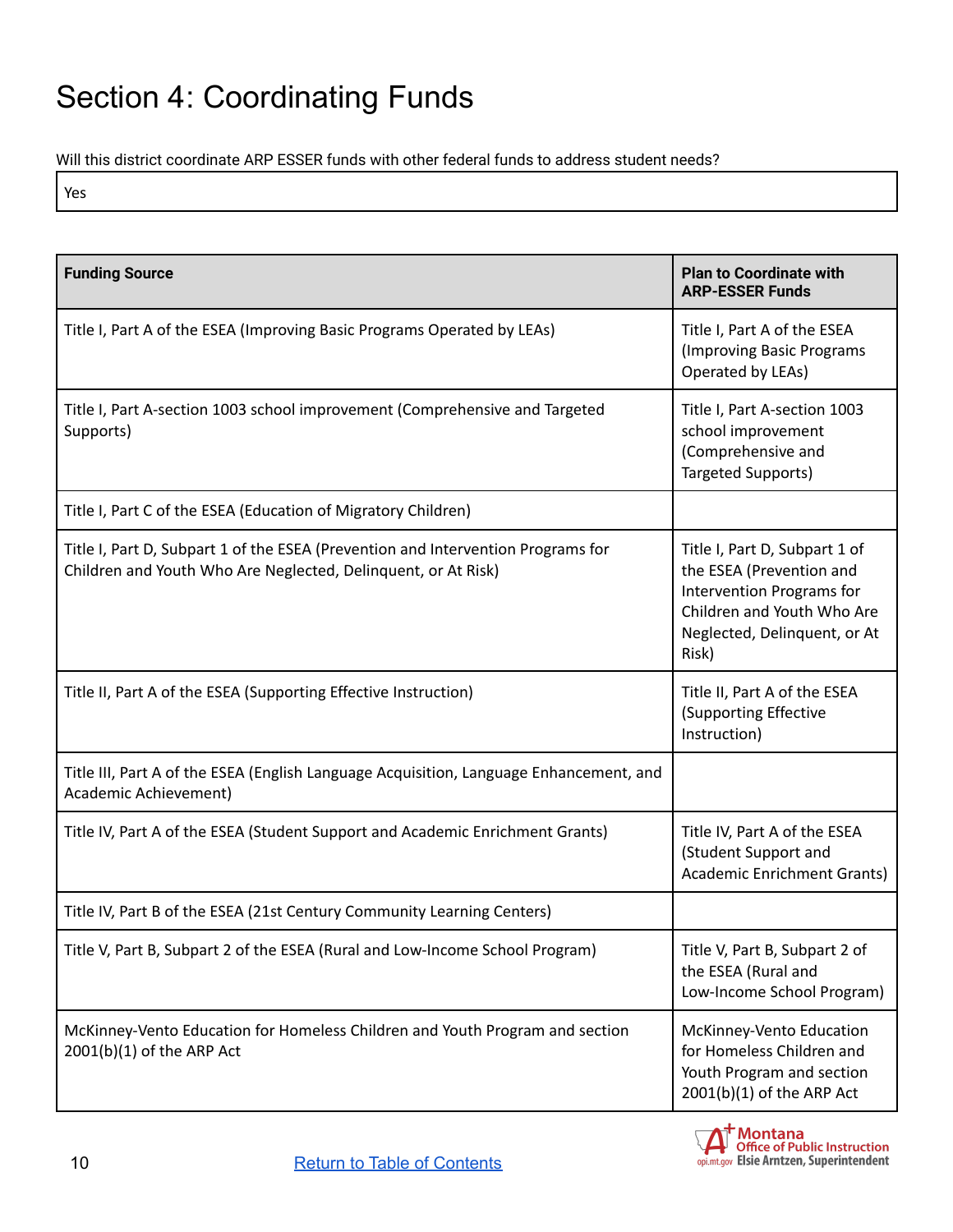| Carl D. Perkins Act Career and Technical Education Act | Carl D. Perkins Act Career and<br><b>Technical Education Act</b> |
|--------------------------------------------------------|------------------------------------------------------------------|
| IDEA, Part B (Excess costs of providing FAPE)          | IDEA, Part B (Excess costs of<br>providing FAPE)                 |
| IDEA, Part B (Coordinated Early Intervening Services)  | IDEA, Part B (Coordinated<br><b>Early Intervening Services)</b>  |
| Workforce Innovation and Opportunity Act               | Workforce Innovation and<br><b>Opportunity Act</b>               |

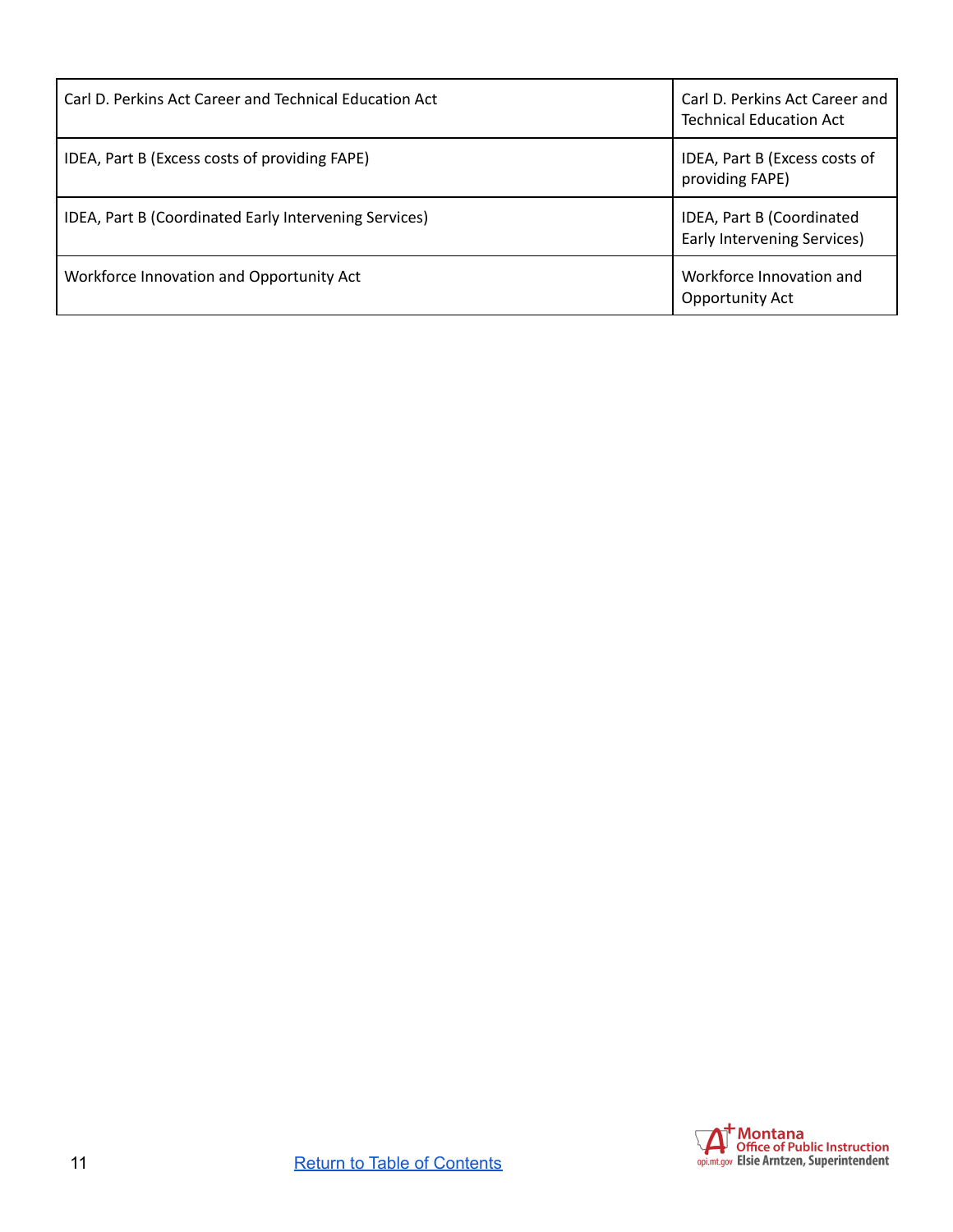## <span id="page-11-0"></span>Section 5: Creating a Safe and Healthy Learning Environment

This section addresses the Prevention and/or Mitigation Strategies that the district will fund with ARP ESSER funds..

| <b>Evidence Based Practice</b>                                                                                                                                                    | <b>Planning to Use</b>                                                                                                                                        |
|-----------------------------------------------------------------------------------------------------------------------------------------------------------------------------------|---------------------------------------------------------------------------------------------------------------------------------------------------------------|
| Mental health supports                                                                                                                                                            | Mental health supports                                                                                                                                        |
| Social emotional learning                                                                                                                                                         | Social emotional learning                                                                                                                                     |
| Academic support                                                                                                                                                                  | Academic support                                                                                                                                              |
| Extended learning/enrichment                                                                                                                                                      | Extended<br>learning/enrichment                                                                                                                               |
| Hiring new staff and avoiding layoffs                                                                                                                                             | Hiring new staff and<br>avoiding layoffs                                                                                                                      |
| Meeting the nutritional needs of underserved students.                                                                                                                            |                                                                                                                                                               |
| Locating absent students and re-engaging disconnected youth                                                                                                                       |                                                                                                                                                               |
| Providing safe, healthy, inclusive learning environments.                                                                                                                         | Providing safe, healthy,<br>inclusive learning<br>environments.                                                                                               |
| Activities to address the unique needs of at-risk populations.                                                                                                                    | Activities to address the<br>unique needs of at-risk<br>populations.                                                                                          |
| Developing and implementing procedures and systems to improve the preparedness and<br>response efforts                                                                            | Developing and<br>implementing procedures<br>and systems to improve<br>the preparedness and<br>response efforts                                               |
| Training and professional development for staff of the local educational agency on<br>sanitation and minimizing the spread of infectious diseases                                 | Training and professional<br>development for staff of<br>the local educational<br>agency on sanitation and<br>minimizing the spread of<br>infectious diseases |
| Purchasing supplies to sanitize and clean the facilities                                                                                                                          | Purchasing supplies to<br>sanitize and clean the<br>facilities                                                                                                |
| Planning for, coordinating, and implementing activities during long-term closures,<br>including providing meals to eligible students, providing technology for online learning to | Planning for, coordinating,<br>and implementing                                                                                                               |

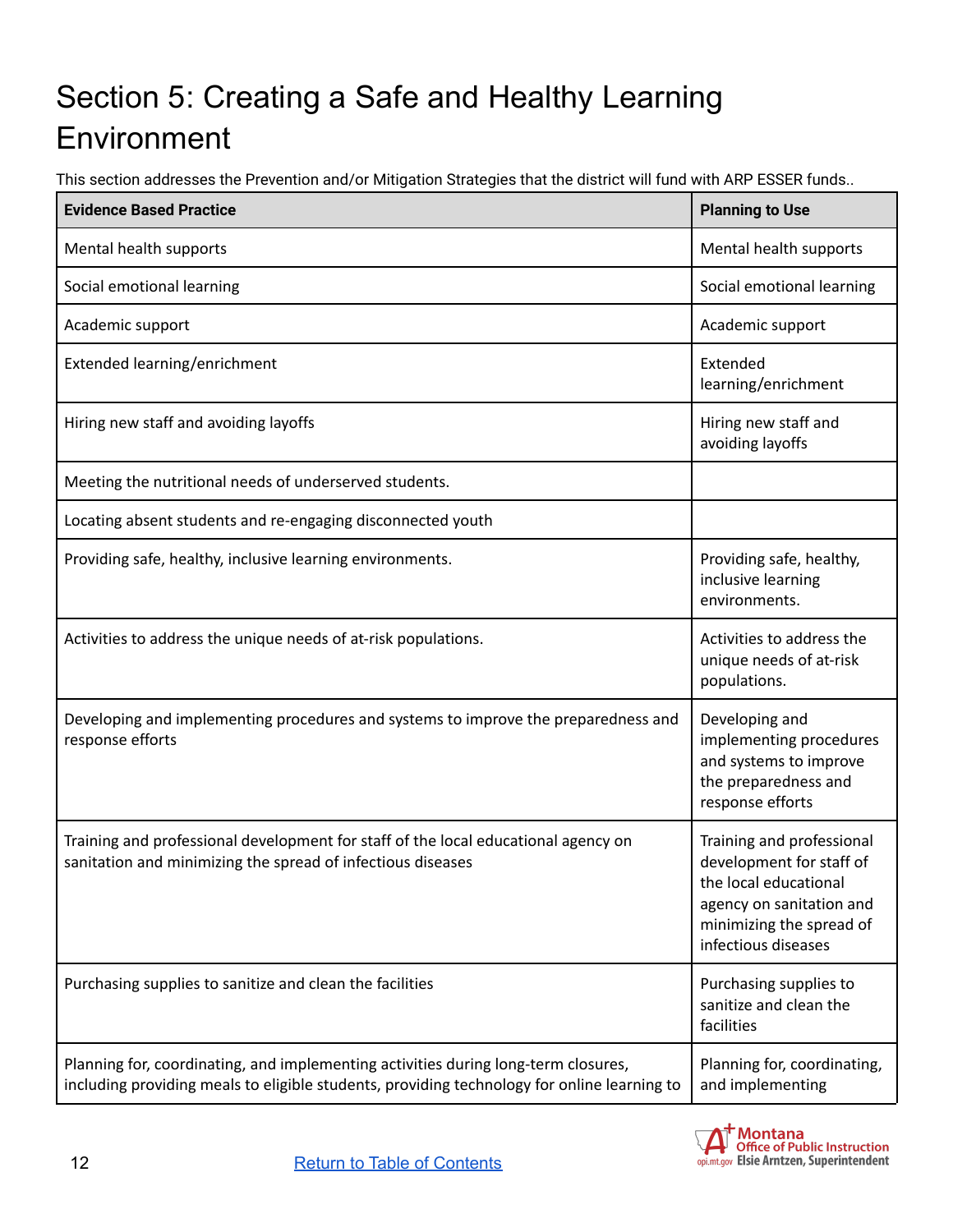| all students, providing guidance for carrying out requirements under the Individuals with<br>Disabilities Education Act and ensuring other educational services can continue to be<br>provided consistent with all Federal, State, and local requirements.                                                                                                | activities during long-term<br>closures, including<br>providing meals to eligible<br>students, providing<br>technology for online<br>learning to all students,<br>providing guidance for<br>carrying out requirements<br>under the Individuals with<br><b>Disabilities Education Act</b><br>and ensuring other<br>educational services can<br>continue to be provided<br>consistent with all Federal,<br>State, and local<br>requirements. |
|-----------------------------------------------------------------------------------------------------------------------------------------------------------------------------------------------------------------------------------------------------------------------------------------------------------------------------------------------------------|--------------------------------------------------------------------------------------------------------------------------------------------------------------------------------------------------------------------------------------------------------------------------------------------------------------------------------------------------------------------------------------------------------------------------------------------|
| Purchasing educational technology (including hardware, software, and connectivity) that<br>aids in regular and substantive educational interaction between students and their<br>classroom instructors including low-income students and children with disabilities, which<br>may include assistive technology or adaptive equipment.                     | Purchasing educational<br>technology (including<br>hardware, software, and<br>connectivity) that aids in<br>regular and substantive<br>educational interaction<br>between students and<br>their classroom instructors<br>including low-income<br>students and children with<br>disabilities, which may<br>include assistive<br>technology or adaptive<br>equipment.                                                                        |
| School facility repairs and improvements to enable operation of schools to reduce risk of<br>virus transmission and exposure to environmental health hazards, and to support<br>student health needs.                                                                                                                                                     | School facility repairs and<br>improvements to enable<br>operation of schools to<br>reduce risk of virus<br>transmission and exposure<br>to environmental health<br>hazards, and to support<br>student health needs.                                                                                                                                                                                                                       |
| Inspection, testing, maintenance, repair, replacement, and upgrade projects to improve<br>the indoor air quality in school facilities, including mechanical and nonmechanical<br>heating, ventilation, and air conditioning systems, filtering, purification and other air<br>cleaning, fans, control systems, and window and door repair and replacement | Inspection, testing,<br>maintenance, repair,<br>replacement, and upgrade<br>projects to improve the<br>indoor air quality in school<br>facilities, including<br>mechanical and<br>nonmechanical heating,                                                                                                                                                                                                                                   |

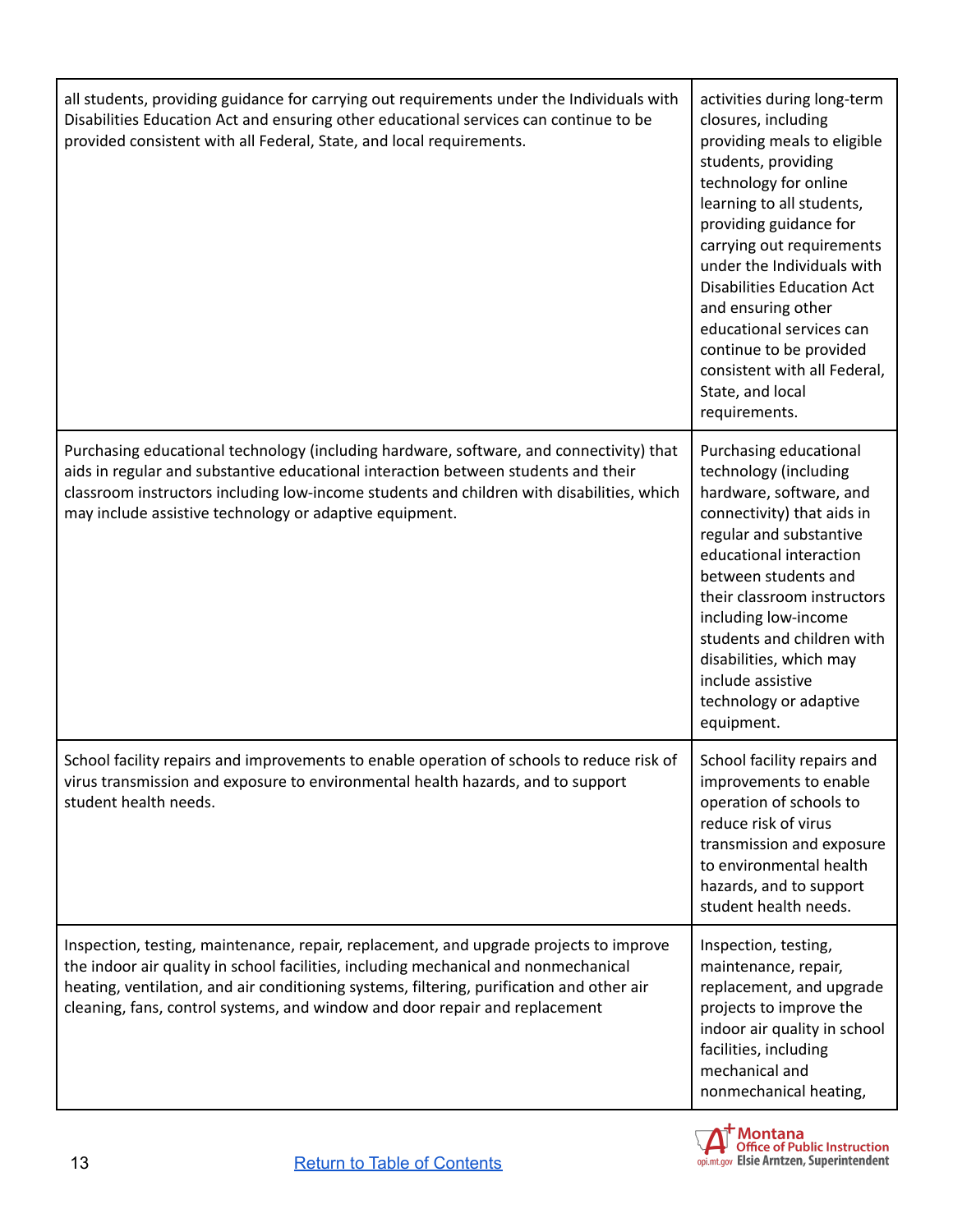|                                          | ventilation, and air<br>conditioning systems,<br>filtering, purification and<br>other air cleaning, fans,<br>control systems, and<br>window and door repair<br>and replacement |
|------------------------------------------|--------------------------------------------------------------------------------------------------------------------------------------------------------------------------------|
| Other (please identify in the box below) |                                                                                                                                                                                |
|                                          |                                                                                                                                                                                |

If the District is planning to develop or use approaches that are novel to implement prevention and mitigation strategies, and they are willing to share these innovations, the innovation is described here.

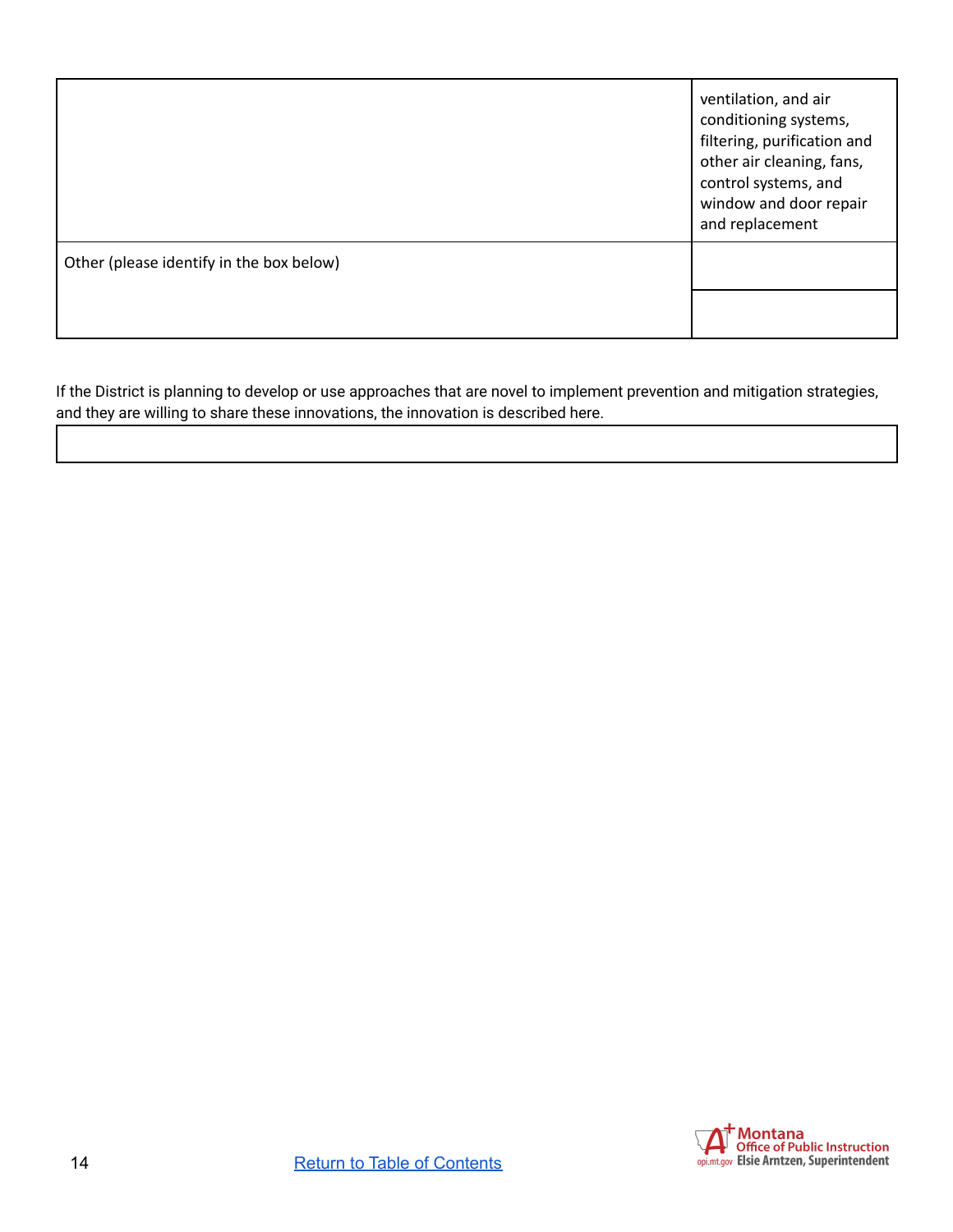## <span id="page-14-0"></span>Section 6: Addressing Lost Instructional Time

### <span id="page-14-1"></span>20% Set Aside

This section addresses the Evidence Based Practices that the district will fund with the required 20% to address lost instructional time.

| <b>Evidence Based Practice</b>                                                                                                                                                                                                                                                    | <b>Planning to Use</b>                                                                                                                                                                                                                                                                                              |
|-----------------------------------------------------------------------------------------------------------------------------------------------------------------------------------------------------------------------------------------------------------------------------------|---------------------------------------------------------------------------------------------------------------------------------------------------------------------------------------------------------------------------------------------------------------------------------------------------------------------|
| <b>Extended learning time</b>                                                                                                                                                                                                                                                     | <b>Extended learning time</b>                                                                                                                                                                                                                                                                                       |
| Tribal/community engagement                                                                                                                                                                                                                                                       |                                                                                                                                                                                                                                                                                                                     |
| Wraparound academic/health/social services                                                                                                                                                                                                                                        | Wraparound<br>academic/health/social<br>services                                                                                                                                                                                                                                                                    |
| SEL learning supports                                                                                                                                                                                                                                                             | SEL learning supports                                                                                                                                                                                                                                                                                               |
| Evidenced-based curriculum                                                                                                                                                                                                                                                        | Evidenced-based<br>curriculum                                                                                                                                                                                                                                                                                       |
| Accelerating learning through instructional approaches: In-school acceleration-Certified<br>educators provide support for students within the classroom and grade-level work, using<br>high-quality instructional materials, instructional strategies, and formative assessments. | <b>Accelerating learning</b><br>through instructional<br>approaches: In-school<br>acceleration-Certified<br>educators provide<br>support for students<br>within the classroom and<br>grade-level work, using<br>high-quality instructional<br>materials, instructional<br>strategies, and formative<br>assessments. |
| Accelerating learning through instructional approaches: Tutoring program-High-dosage<br>tutoring provided consistently by well-trained tutors or educators at least 3 days per week<br>for at least 30 minutes at a time in groups of five or fewer students.                     | <b>Accelerating learning</b><br>through instructional<br>approaches: Tutoring<br>program-High-dosage<br>tutoring provided<br>consistently by<br>well-trained tutors or<br>educators at least 3 days<br>per week for at least 30<br>minutes at a time in<br>groups of five or fewer<br>students.                     |
| Accelerating learning through instructional approaches:Out-of-school time                                                                                                                                                                                                         | <b>Accelerating learning</b>                                                                                                                                                                                                                                                                                        |

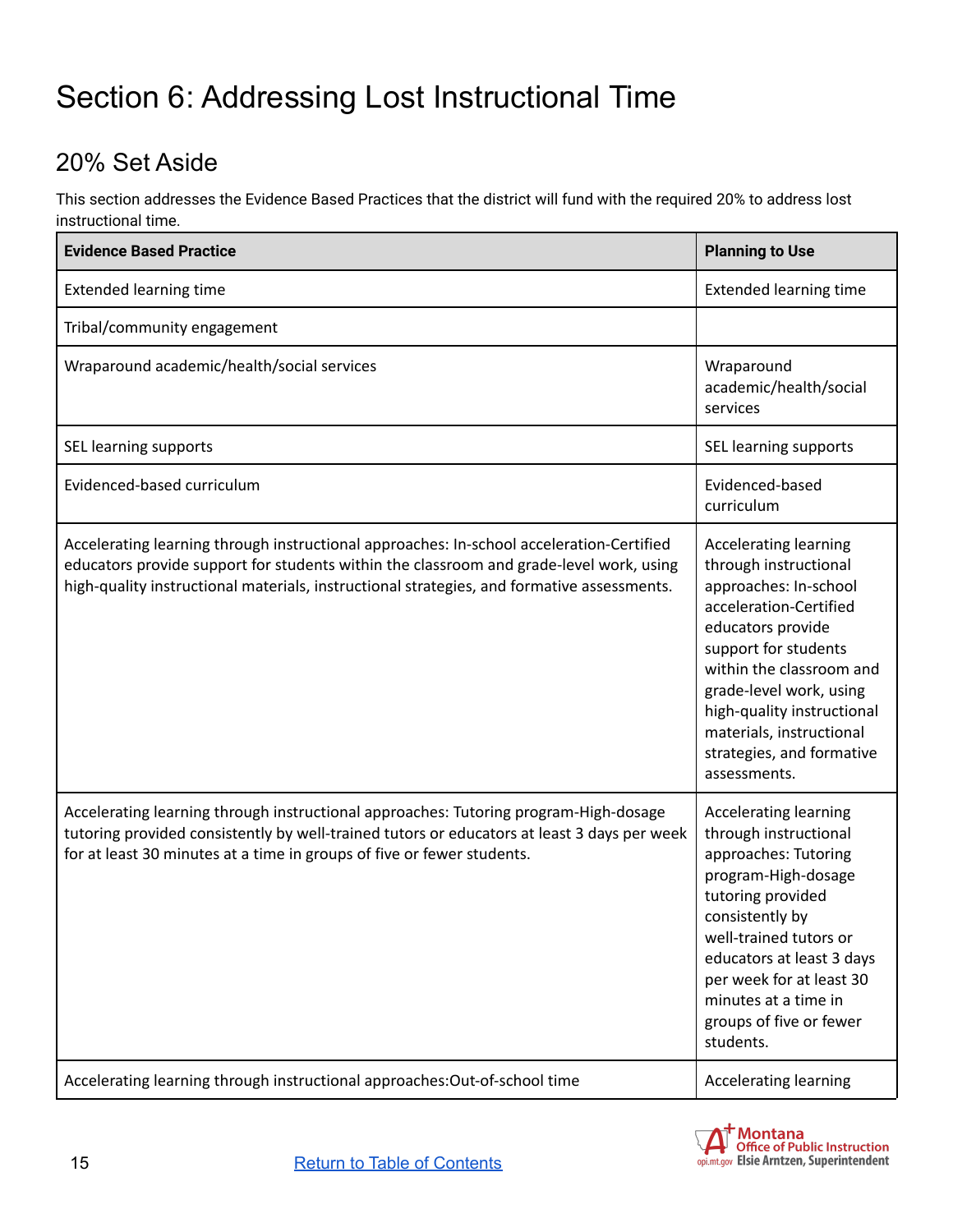| programs-Identified students, needing additional support before, and after the regular<br>school days, as well as on weekends, and during school breaks.                                                                                                                                                                                                    | through instructional<br>approaches:Out-of-school<br>time programs-Identified<br>students, needing<br>additional support before,<br>and after the regular<br>school days, as well as on<br>weekends, and during<br>school breaks.                                                                                                                                                                    |
|-------------------------------------------------------------------------------------------------------------------------------------------------------------------------------------------------------------------------------------------------------------------------------------------------------------------------------------------------------------|------------------------------------------------------------------------------------------------------------------------------------------------------------------------------------------------------------------------------------------------------------------------------------------------------------------------------------------------------------------------------------------------------|
| Accelerating learning through instructional approaches: Summer learning and<br>enrichment: Summer learning programs, camps, community partnerships, work-based<br>learning or community service that provide high-quality instruction and are designed to<br>meet the social and emotional needs of students through engaging and enriching<br>experiences. | <b>Accelerating learning</b><br>through instructional<br>approaches: Summer<br>learning and enrichment:<br>Summer learning<br>programs, camps,<br>community partnerships,<br>work-based learning or<br>community service that<br>provide high-quality<br>instructional and are<br>designed to meet the<br>social and emotional<br>needs of student through<br>engaging and enriching<br>experiences. |
| Access to and effective use of technology                                                                                                                                                                                                                                                                                                                   | Access to and effective<br>use of technology                                                                                                                                                                                                                                                                                                                                                         |
| Engaging families in digital learning training and effectively using technology and<br>platforms                                                                                                                                                                                                                                                            |                                                                                                                                                                                                                                                                                                                                                                                                      |
| Administering and using high-quality assessments that are valid and reliable, to accurately  <br>assess students' academic progress and assist educators in meeting students'<br>academic needs, including through differentiating instruction                                                                                                              | Administering and using<br>high-quality assessments<br>that are valid and reliable,<br>to accurately assess<br>students' academic<br>progress and assist<br>educators in meeting<br>students' academic<br>needs, including through<br>differentiating instruction                                                                                                                                    |
| Providing information and assistance to parents and families on how they can effectively<br>support students                                                                                                                                                                                                                                                | Providing information and<br>assistance to parents and<br>families on how they can<br>effectively support<br>students                                                                                                                                                                                                                                                                                |

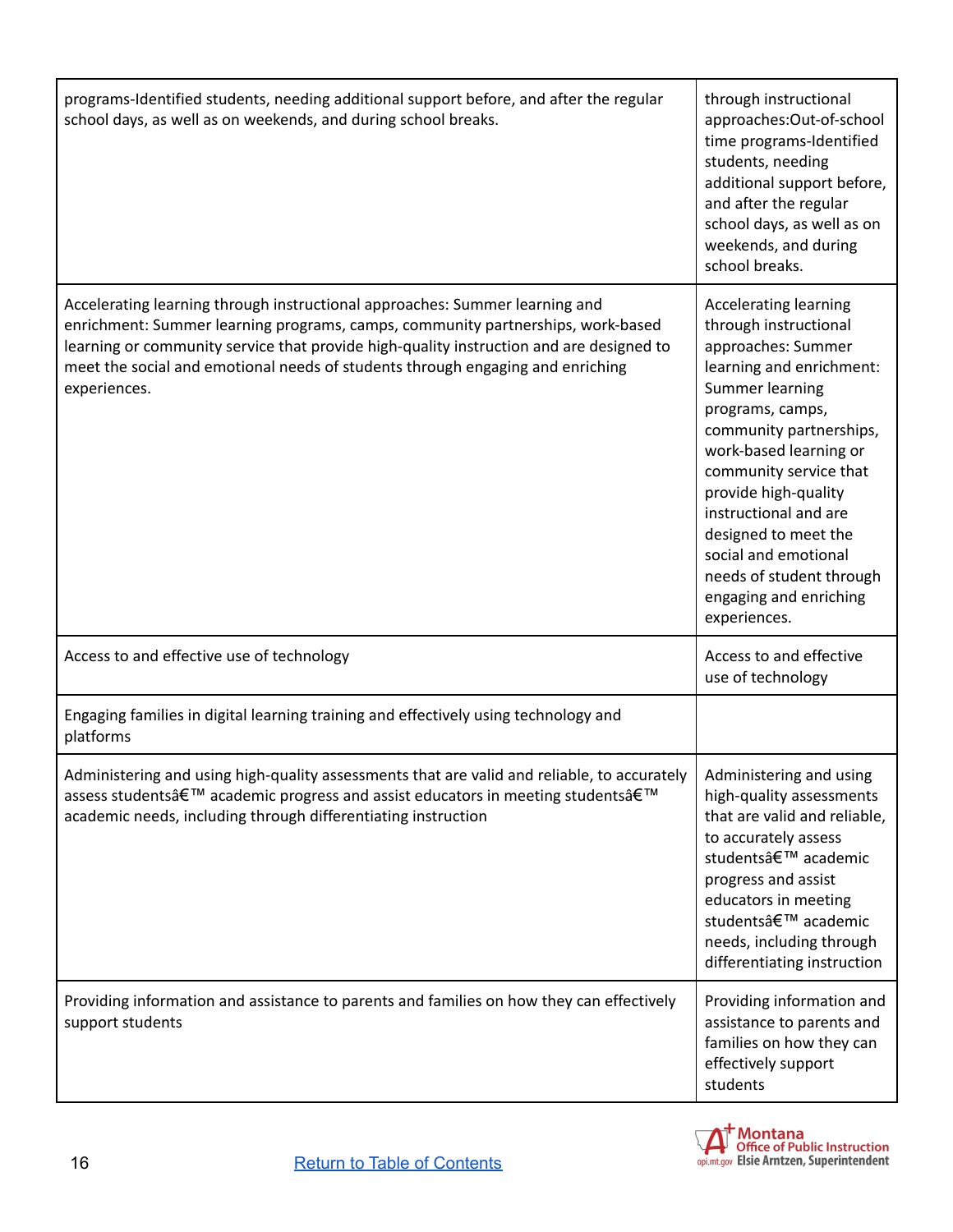| Tracking student attendance and improving student engagement provided by the school                                                                                                                                                                                                                                                                                                                                                      | Tracking student<br>attendance and improving<br>student engagement<br>provided by the school            |
|------------------------------------------------------------------------------------------------------------------------------------------------------------------------------------------------------------------------------------------------------------------------------------------------------------------------------------------------------------------------------------------------------------------------------------------|---------------------------------------------------------------------------------------------------------|
| Using data about students opportunity to learn indicators to help target resources and<br>support                                                                                                                                                                                                                                                                                                                                        | Using data about students<br>opportunity to learn<br>indicators to help target<br>resources and support |
| <b>Professional Learning Communities</b>                                                                                                                                                                                                                                                                                                                                                                                                 | <b>Professional Learning</b><br>Communities                                                             |
| Access to advanced coursework, dual enrollment, work-place learning, and/or internships                                                                                                                                                                                                                                                                                                                                                  | Access to advanced<br>coursework, dual<br>enrollment, work-place<br>learning, and/or<br>internships     |
| Career, Technical, and Agricultural Education expenses (approved under Perkins Act)                                                                                                                                                                                                                                                                                                                                                      | Career, Technical, and<br><b>Agricultural Education</b><br>expenses (approved<br>under Perkins Act)     |
| Distance/Remote Learning: connectivity (hot spots, outfitting buildings/buses with WiFi,<br>other wireless, internet service, etc.), devices (laptops, tablets, etc.), printing costs for<br>learning packets, instructional resources/tools, hardware, software, subscriptions,<br>licenses, assistive technology or adaptive equipment, online learning platforms/learning<br>management systems, other distance/remote learning costs |                                                                                                         |
| Other (please identify in the box below)                                                                                                                                                                                                                                                                                                                                                                                                 |                                                                                                         |

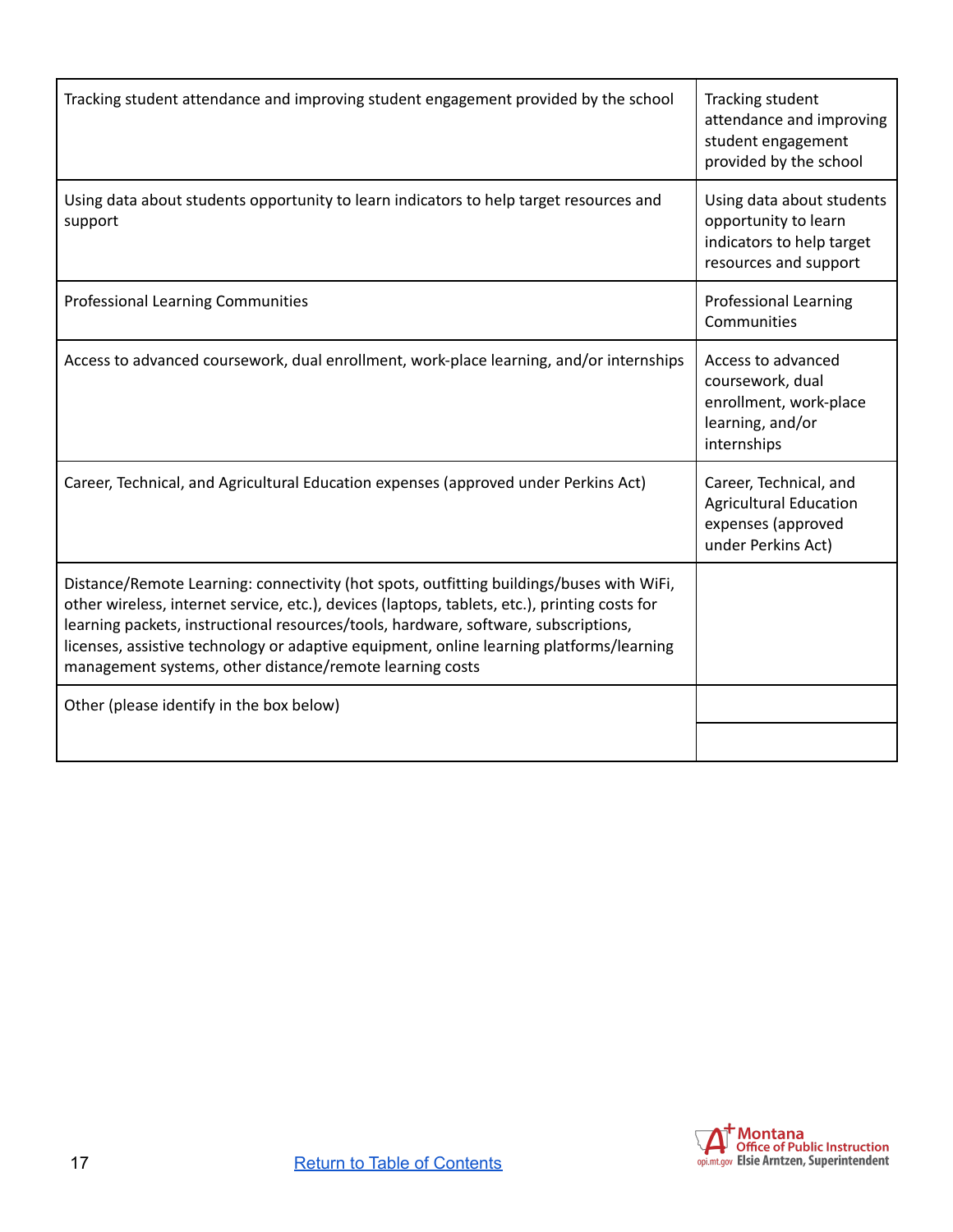#### <span id="page-17-0"></span>80% Set Aside

This section addresses the Evidence Based Practices that the district will fund with the remaining 80%. Allowable uses for this funding includes preventing, preparing for, and responding to COVID-19 as required by ESSER I, II, and III. See page 5 of the ARP ESSER Fact Sheet for more information.

| <b>Evidence Based Practice</b>                                                                                                                                                                                                                                                    | <b>Planning to Use</b>                                                                                                                                                                                                                                                                                              |
|-----------------------------------------------------------------------------------------------------------------------------------------------------------------------------------------------------------------------------------------------------------------------------------|---------------------------------------------------------------------------------------------------------------------------------------------------------------------------------------------------------------------------------------------------------------------------------------------------------------------|
| <b>Extended learning time</b>                                                                                                                                                                                                                                                     | <b>Extended learning time</b>                                                                                                                                                                                                                                                                                       |
| Tribal/community engagement                                                                                                                                                                                                                                                       |                                                                                                                                                                                                                                                                                                                     |
| Wraparound academic/health/social services                                                                                                                                                                                                                                        | Wraparound<br>academic/health/social<br>services                                                                                                                                                                                                                                                                    |
| SEL learning supports                                                                                                                                                                                                                                                             | SEL learning supports                                                                                                                                                                                                                                                                                               |
| Evidenced-based curriculum                                                                                                                                                                                                                                                        | Evidenced-based<br>curriculum                                                                                                                                                                                                                                                                                       |
| Accelerating learning through instructional approaches: In-school acceleration-Certified<br>educators provide support for students within the classroom and grade-level work, using<br>high-quality instructional materials, instructional strategies, and formative assessments. | <b>Accelerating learning</b><br>through instructional<br>approaches: In-school<br>acceleration-Certified<br>educators provide support<br>for students within the<br>classroom and grade-level<br>work, using high-quality<br>instructional materials,<br>instructional strategies,<br>and formative<br>assessments. |
| Accelerating learning through instructional approaches: Tutoring program-High-dosage<br>tutoring provided consistently by well-trained tutors or educators at least 3 days per<br>week for at least 30 minutes at a time in groups of five or fewer students.                     | <b>Accelerating learning</b><br>through instructional<br>approaches: Tutoring<br>program-High-dosage<br>tutoring provided<br>consistently by<br>well-trained tutors or<br>educators at least 3 days<br>per week for at least 30<br>minutes at a time in<br>groups of five or fewer<br>students.                     |
| Accelerating learning through instructional approaches: Out-of-school time<br>programs-Identified students, needing additional support before, and after the regular<br>school days, as well as on weekends, and during school breaks.                                            | <b>Accelerating learning</b><br>through instructional<br>approaches: Out-of-school<br>time programs-Identified                                                                                                                                                                                                      |

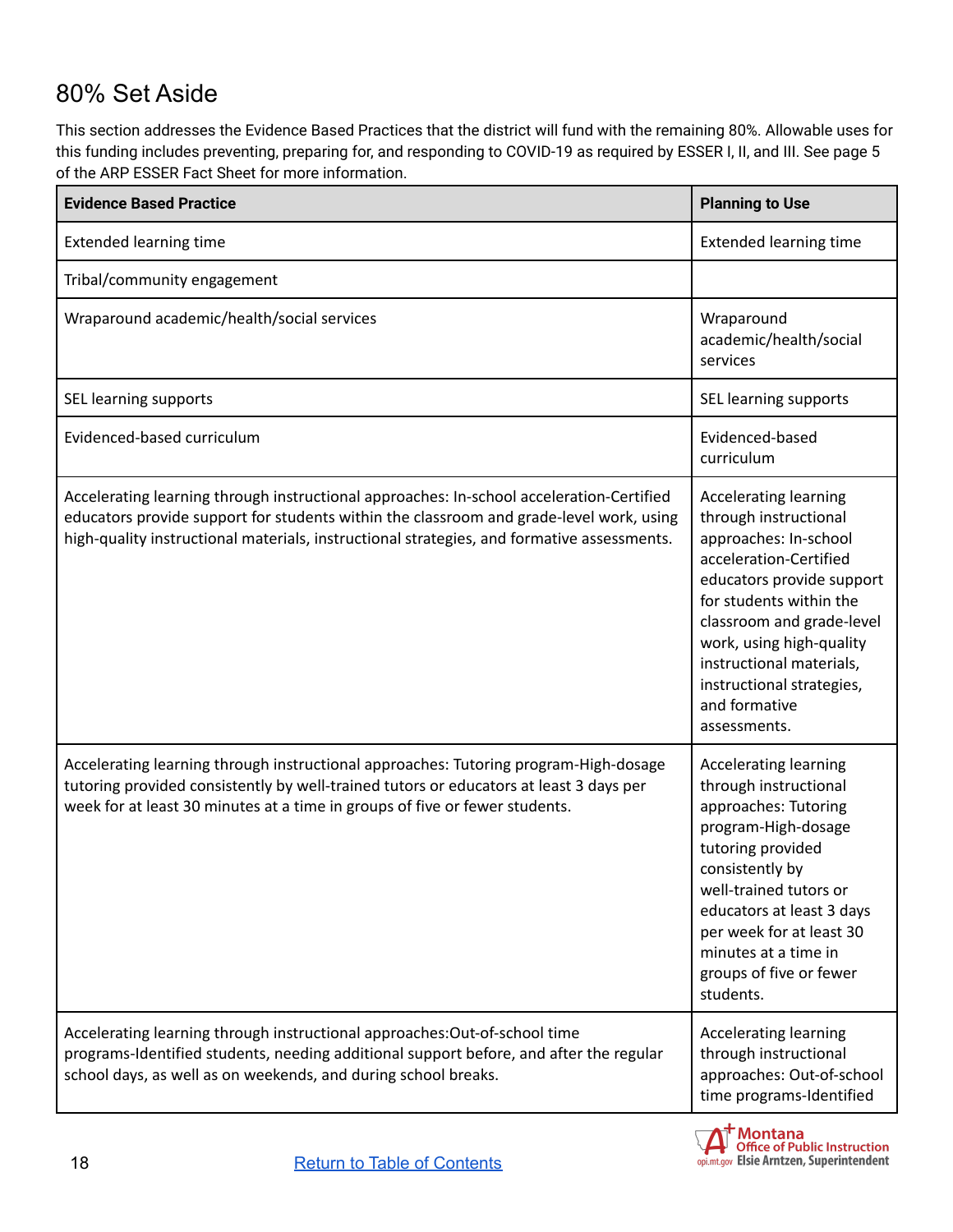|                                                                                                                                                                                                                                                                                                                                                             | students, needing<br>additional support before,<br>and after the regular<br>school days, as well as on<br>weekends, and during<br>school breaks.                                                                                                                                                                                                                                                     |
|-------------------------------------------------------------------------------------------------------------------------------------------------------------------------------------------------------------------------------------------------------------------------------------------------------------------------------------------------------------|------------------------------------------------------------------------------------------------------------------------------------------------------------------------------------------------------------------------------------------------------------------------------------------------------------------------------------------------------------------------------------------------------|
| Accelerating learning through instructional approaches: Summer learning and<br>enrichment: Summer learning programs, camps, community partnerships, work-based<br>learning or community service that provide high-quality instruction and are designed to<br>meet the social and emotional needs of students through engaging and enriching<br>experiences. | <b>Accelerating learning</b><br>through instructional<br>approaches: Summer<br>learning and enrichment:<br>Summer learning<br>programs, camps,<br>community partnerships,<br>work-based learning or<br>community service that<br>provide high-quality<br>instructional and are<br>designed to meet the<br>social and emotional<br>needs of student through<br>engaging and enriching<br>experiences. |
| Access to and effective use of technology                                                                                                                                                                                                                                                                                                                   | Access to and effective use<br>of technology                                                                                                                                                                                                                                                                                                                                                         |
| Engaging families in digital learning training and effectively using technology and<br>platforms                                                                                                                                                                                                                                                            | Engaging families in digital<br>learning training and<br>effectively using<br>technology and platforms                                                                                                                                                                                                                                                                                               |
| Administering and using high-quality assessments that are valid and reliable, to<br>accurately assess students' academic progress and assist educators in meeting<br>students' academic needs, including through differentiating instruction                                                                                                                | Administering and using<br>high-quality assessments<br>that are valid and reliable,<br>to accurately assess<br>students' academic<br>progress and assist<br>educators in meeting<br>students' academic<br>needs, including through<br>differentiating instruction                                                                                                                                    |
| Providing information and assistance to parents and families on how they can effectively<br>support students                                                                                                                                                                                                                                                | Providing information and<br>assistance to parents and<br>families on how they can<br>effectively support<br>students                                                                                                                                                                                                                                                                                |

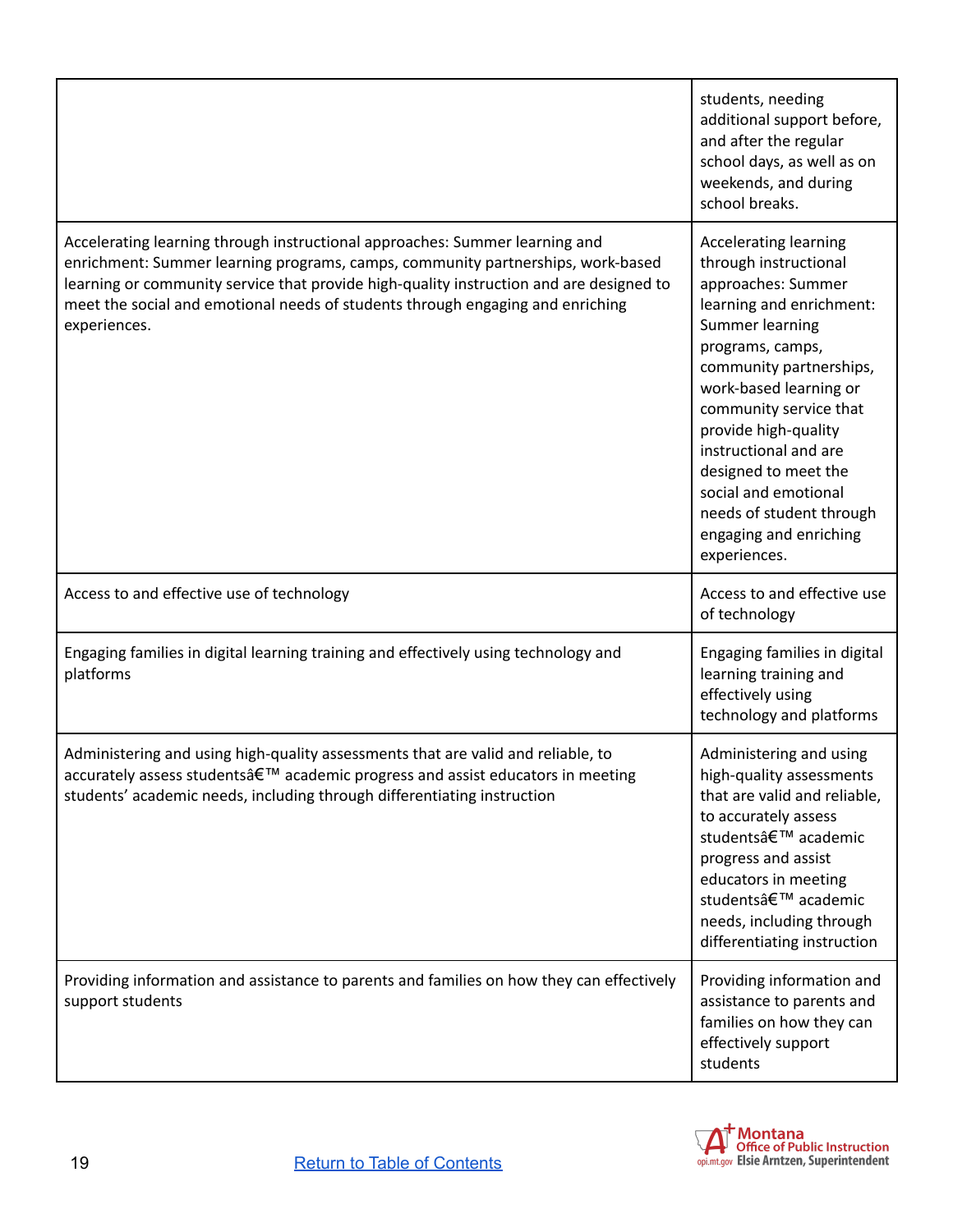| Tracking student attendance and improving student engagement provided by the school                                                                                                                                                                                                                                                                                                                                                      | Tracking student<br>attendance and improving<br>student engagement<br>provided by the school            |
|------------------------------------------------------------------------------------------------------------------------------------------------------------------------------------------------------------------------------------------------------------------------------------------------------------------------------------------------------------------------------------------------------------------------------------------|---------------------------------------------------------------------------------------------------------|
| Using data about students opportunity to learn indicators to help target resources and<br>support                                                                                                                                                                                                                                                                                                                                        | Using data about students<br>opportunity to learn<br>indicators to help target<br>resources and support |
| <b>Professional Learning Communities</b>                                                                                                                                                                                                                                                                                                                                                                                                 | <b>Professional Learning</b><br>Communities                                                             |
| Access to advanced coursework, dual enrollment, work-place learning, and/or<br>internships                                                                                                                                                                                                                                                                                                                                               | Access to advanced<br>coursework, dual<br>enrollment, work-place<br>learning, and/or<br>internships     |
| Career, Technical, and Agricultural Education expenses (approved under Perkins Act)                                                                                                                                                                                                                                                                                                                                                      | Career, Technical, and<br><b>Agricultural Education</b><br>expenses (approved under<br>Perkins Act)     |
| Distance/Remote Learning: connectivity (hot spots, outfitting buildings/buses with WiFi,<br>other wireless, internet service, etc.), devices (laptops, tablets, etc.), printing costs for<br>learning packets, instructional resources/tools, hardware, software, subscriptions,<br>licenses, assistive technology or adaptive equipment, online learning platforms/learning<br>management systems, other distance/remote learning costs |                                                                                                         |
| Mental health supports                                                                                                                                                                                                                                                                                                                                                                                                                   |                                                                                                         |
| Hiring new staff and avoiding layoffs                                                                                                                                                                                                                                                                                                                                                                                                    | Hiring new staff and<br>avoiding layoffs                                                                |
| Meeting the nutritional needs of underserved students                                                                                                                                                                                                                                                                                                                                                                                    | Meeting the nutritional<br>needs of underserved<br>students                                             |
| Locating absent students and re-engaging disconnected youth                                                                                                                                                                                                                                                                                                                                                                              | Locating absent students<br>and re-engaging<br>disconnected youth                                       |
| Providing safe, healthy, inclusive learning environments                                                                                                                                                                                                                                                                                                                                                                                 | Providing safe, healthy,<br>inclusive learning<br>environments                                          |
| Activities to address the unique needs of at-risk populations                                                                                                                                                                                                                                                                                                                                                                            | Activities to address the<br>unique needs of at-risk<br>populations                                     |

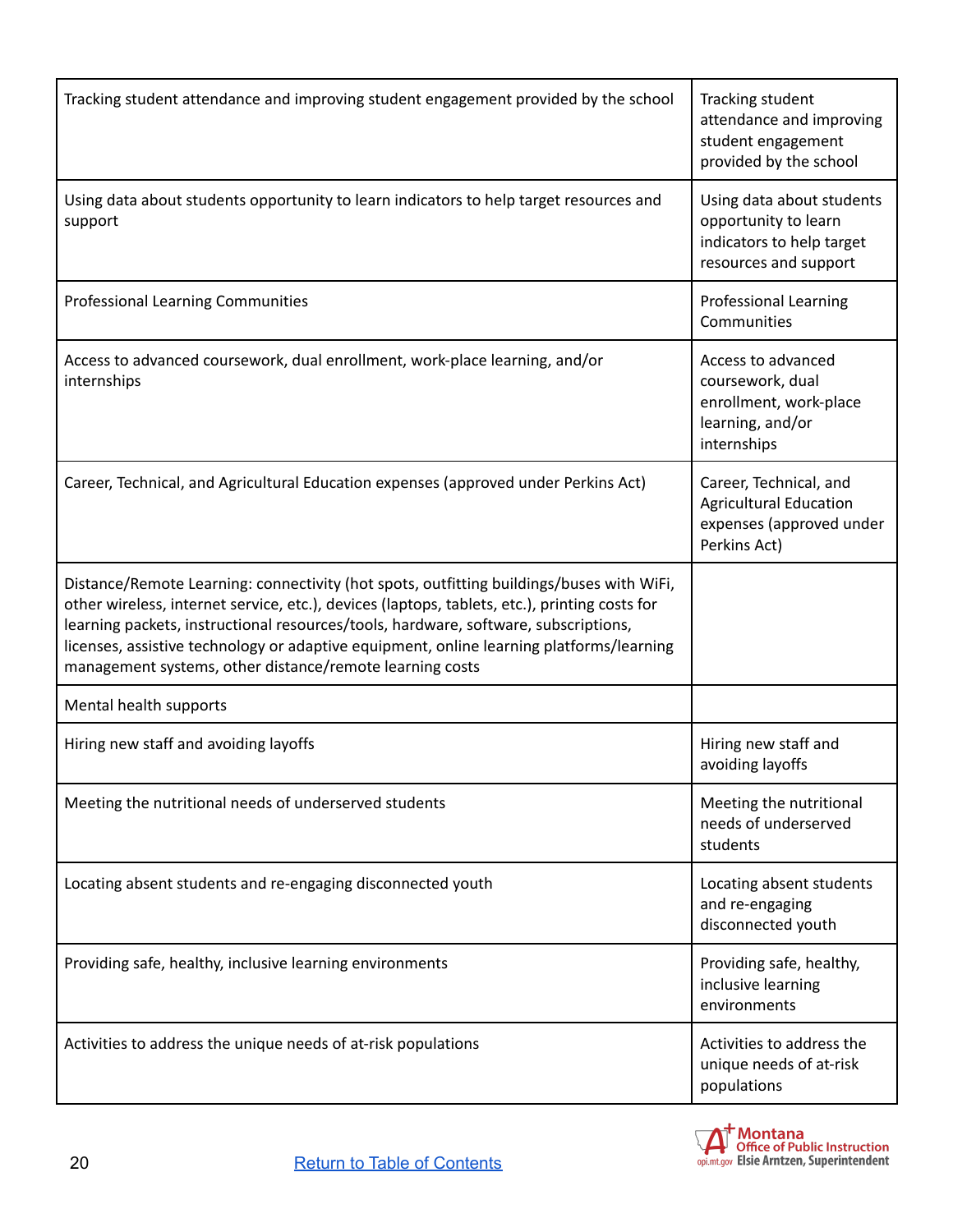| Developing and implementing procedures and systems to improve the preparedness and<br>response efforts                                                                                                                                                                                                                                                                                                                                          | Developing and<br>implementing procedures<br>and systems to improve<br>the preparedness and<br>response efforts                                                                                                                                                                                                                                                                                                                                                                               |
|-------------------------------------------------------------------------------------------------------------------------------------------------------------------------------------------------------------------------------------------------------------------------------------------------------------------------------------------------------------------------------------------------------------------------------------------------|-----------------------------------------------------------------------------------------------------------------------------------------------------------------------------------------------------------------------------------------------------------------------------------------------------------------------------------------------------------------------------------------------------------------------------------------------------------------------------------------------|
| Training and professional development for staff of the local educational agency on<br>sanitation and minimizing the spread of infectious diseases                                                                                                                                                                                                                                                                                               | Training and professional<br>development for staff of<br>the local educational<br>agency on sanitation and<br>minimizing the spread of<br>infectious diseases                                                                                                                                                                                                                                                                                                                                 |
| Purchasing supplies to sanitize and clean the facilities                                                                                                                                                                                                                                                                                                                                                                                        | Purchasing supplies to<br>sanitize and clean the<br>facilities                                                                                                                                                                                                                                                                                                                                                                                                                                |
| Planning for, coordinating, and implementing activities during long-term closures,<br>including providing meals to eligible students, providing technology for online learning to<br>all students, providing guidance for carrying out requirements under the Individuals with<br>Disabilities Education Act and ensuring other educational services can continue to be<br>provided consistent with all Federal, State, and local requirements. | Planning for, coordinating,<br>and implementing<br>activities during long-term<br>closures, including<br>providing meals to eligible<br>students, providing<br>technology for online<br>learning to all students,<br>providing guidance for<br>carrying out requirements<br>under the Individuals with<br><b>Disabilities Education Act</b><br>and ensuring other<br>educational services can<br>continue to be provided<br>consistent with all Federal,<br>State, and local<br>requirements. |
| Purchasing educational technology (including hardware, software, and connectivity) that<br>aids in regular and substantive educational interaction between students and their<br>classroom instructors including low-income students and children with disabilities, which<br>may include assistive technology or adaptive equipment.                                                                                                           | Purchasing educational<br>technology (including<br>hardware, software, and<br>connectivity) that aids in<br>regular and substantive<br>educational interaction<br>between students and<br>their classroom instructors<br>including low-income<br>students and children with<br>disabilities, which may<br>include assistive<br>technology or adaptive                                                                                                                                         |

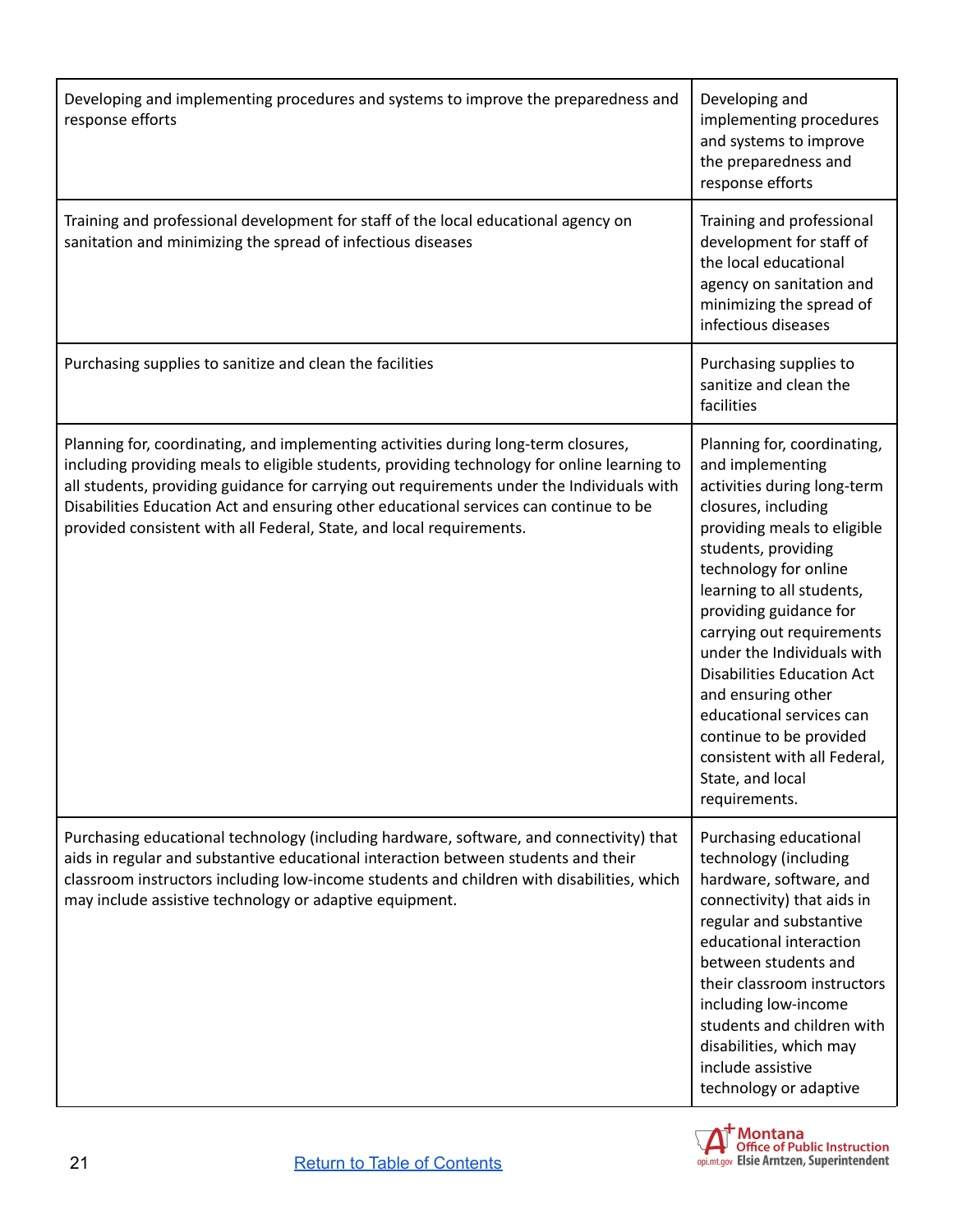|                                                                                                                                                                                                                                                                                                                                                            | equipment.                                                                                                                                                                                                                                                                                                                                                                                  |
|------------------------------------------------------------------------------------------------------------------------------------------------------------------------------------------------------------------------------------------------------------------------------------------------------------------------------------------------------------|---------------------------------------------------------------------------------------------------------------------------------------------------------------------------------------------------------------------------------------------------------------------------------------------------------------------------------------------------------------------------------------------|
| School facility repairs and improvements to enable operation of schools to reduce risk of<br>virus transmission and exposure to environmental health hazards, and to support<br>student health needs.                                                                                                                                                      | School facility repairs and<br>improvements to enable<br>operation of schools to<br>reduce risk of virus<br>transmission and exposure<br>to environmental health<br>hazards, and to support<br>student health needs.                                                                                                                                                                        |
| Inspection, testing, maintenance, repair, replacement, and upgrade projects to improve<br>the indoor air quality in school facilities, including mechanical and nonmechanical<br>heating, ventilation, and air conditioning systems, filtering, purification and other air<br>cleaning, fans, control systems, and window and door repair and replacement. | Inspection, testing,<br>maintenance, repair,<br>replacement, and upgrade<br>projects to improve the<br>indoor air quality in school<br>facilities, including<br>mechanical and<br>nonmechanical heating,<br>ventilation, and air<br>conditioning systems,<br>filtering, purification and<br>other air cleaning, fans,<br>control systems, and<br>window and door repair<br>and replacement. |
| Other (please identify in the box below)                                                                                                                                                                                                                                                                                                                   |                                                                                                                                                                                                                                                                                                                                                                                             |
|                                                                                                                                                                                                                                                                                                                                                            |                                                                                                                                                                                                                                                                                                                                                                                             |

If the District is planning to develop or use approaches that are novel to address lost instructional time, and they are willing to share these innovations, the innovation is described here.

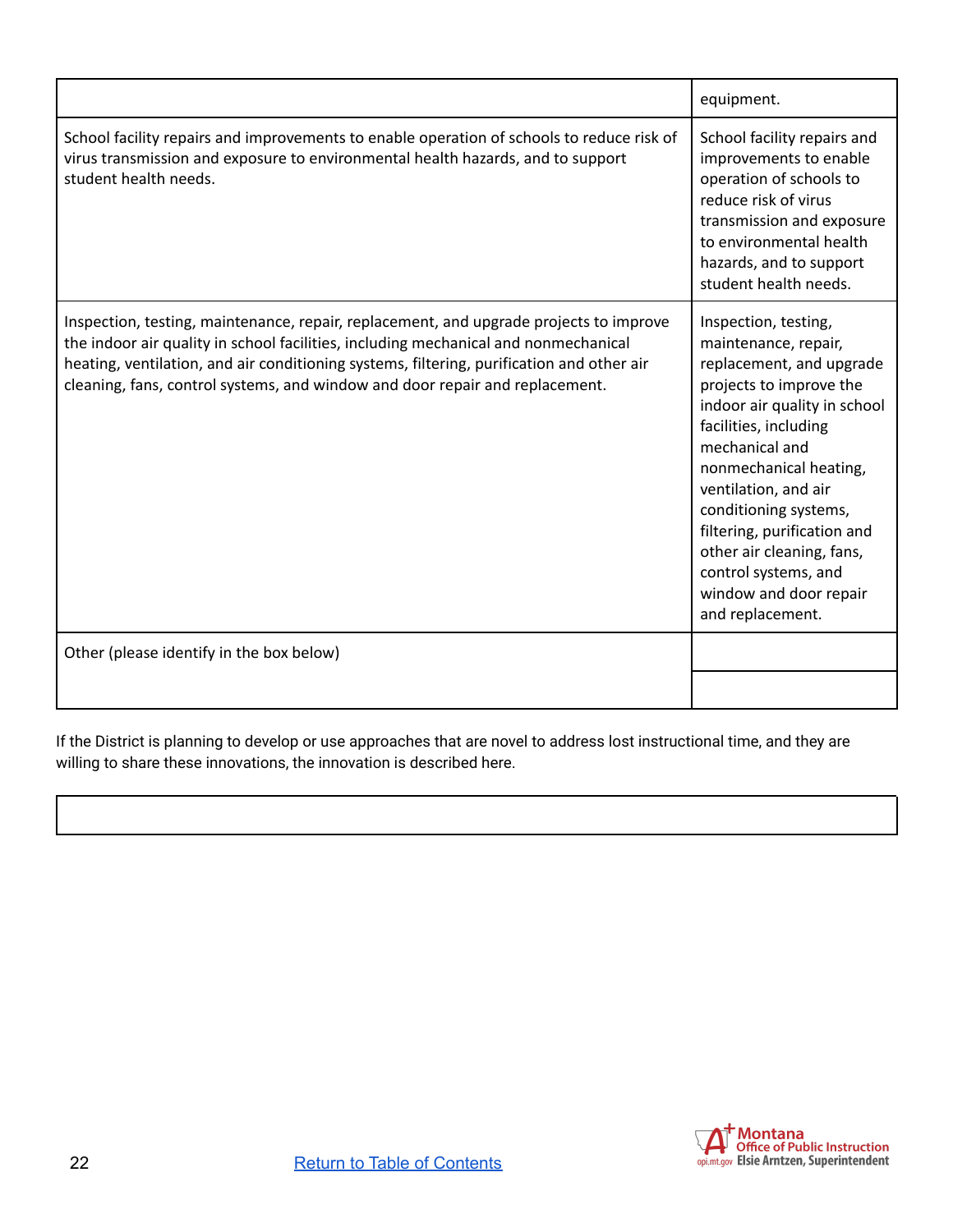### <span id="page-22-0"></span>Section 7: Supporting the Educator Workforce

How ARP funds will be used to support and stabilize the educator workforce.

| <b>Option</b>                                                                                                                                      | <b>Planning to Use</b>                                                                             |
|----------------------------------------------------------------------------------------------------------------------------------------------------|----------------------------------------------------------------------------------------------------|
| Cover costs of offsetting the need to furlough or reduce the salaries of school-based staff                                                        | <b>Extended learning time</b>                                                                      |
| Cover costs of bonuses for recruiting and retaining educators and support personnel                                                                |                                                                                                    |
| Additional pay for additional work                                                                                                                 |                                                                                                    |
| Class-size reduction                                                                                                                               |                                                                                                    |
| Technology to support learning: enable students to learn anywhere and teachers to teach<br>essential standards                                     |                                                                                                    |
| Additional professional development for school leaders, teachers, and staff (trainings,<br>extended professional development days, programs, etc.) |                                                                                                    |
| Staffing additional physical and mental health support staff (counselors, social workers)                                                          | Staffing additional physical<br>and mental health support<br>staff (counselors, social<br>workers) |
| Other (please identify in the box below)                                                                                                           | Other (please identify in<br>the box below)                                                        |
|                                                                                                                                                    | 2                                                                                                  |

The estimated number of jobs (FTEs) that have been or will be created by the school district through the district's planned use of ESSER III Funds.

7

The estimated number of jobs (FTEs) that have been or will be retained by the LEA through the LEA's planned use of ESSER III Funds.

204

If the District is planning to develop or use approaches that are novel to support and stabilize the educator workforce, and they are willing to share these innovations, the innovation is described here.

No

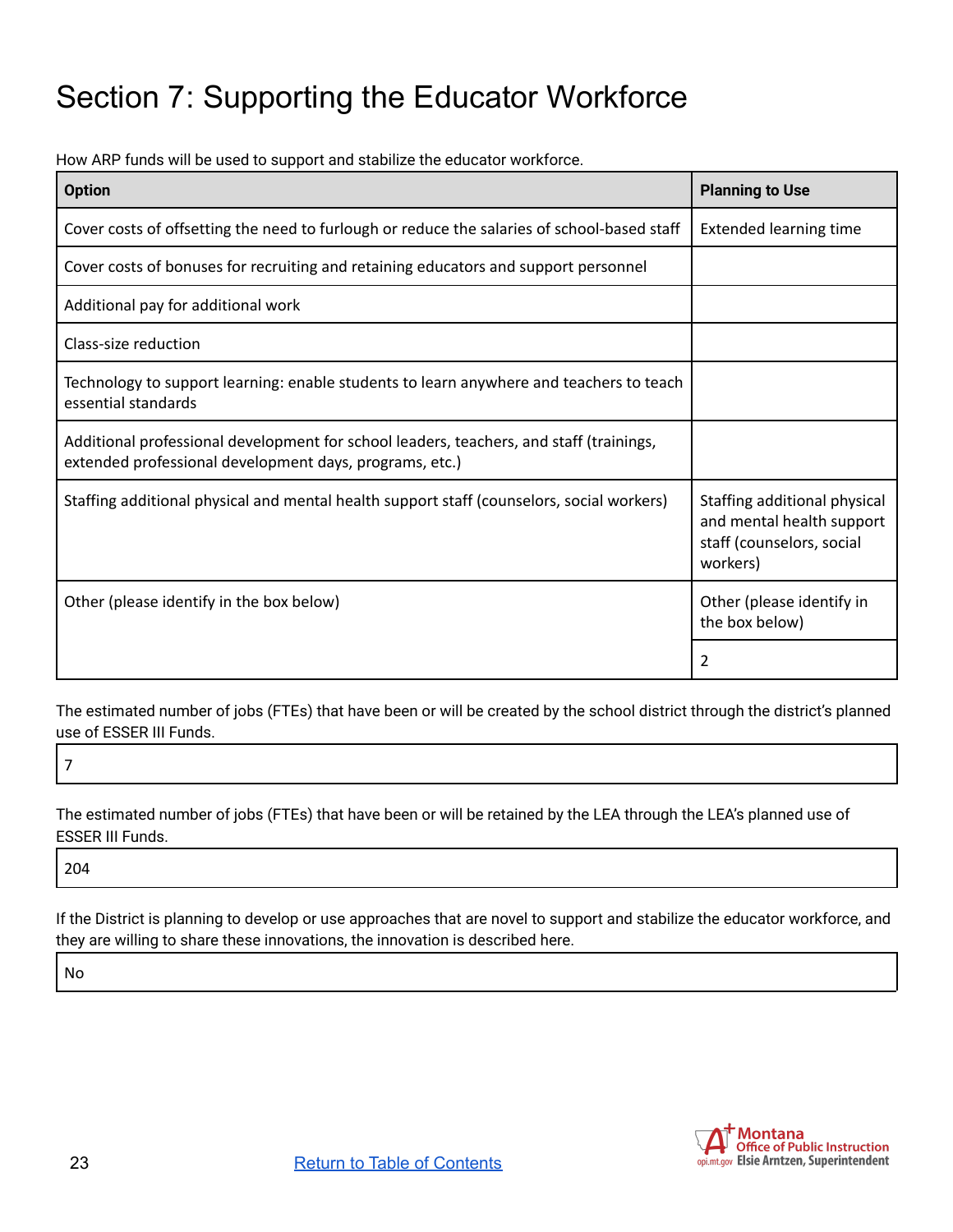## <span id="page-23-0"></span>Section 8: District Monitoring of Impact

This section of the LEA plan outlines how the District will monitor the impact of the ARP ESSER funded interventions or strategies, including but not limited to the 20% set-aside, to respond effectively to the academic, social, emotional, and mental health needs of all students, and particularly those students disproportionately impacted.

#### Description of Monitoring Plan

LPS has a strong Multi-Tiered System of Support (MTSS) Program that has accumulated substantial data on students attendance, behavior, and academic progress. In addition, we will use multiple formative assessments (Dibels, SuccessMaker, MAPS) and summative assessments to track student's progress. We are also offering more after school programs for students K-6. We are also monitoring our student attendance, discipline and student engagement in all of our activities. We are making a concerted effort to monitor our Homeless, Free/Reduced Students, and our Special Education students.

| <b>Type of Data</b>                                 | <b>Planning to Use</b>                       |
|-----------------------------------------------------|----------------------------------------------|
| Early Warning System                                | Early Warning System                         |
| <b>Interim Formative Assessment</b>                 | Interim Formative<br>Assessment              |
| Opportunities to Learn surveys                      | Opportunities to Learn<br>surveys            |
| Summative assessments                               | Summative assessments                        |
| Chronic absenteeism                                 | Chronic absenteeism                          |
| Student engagement                                  | Student engagement                           |
| Use of exclusionary discipline                      |                                              |
| Advanced coursework                                 | Advanced coursework                          |
| Access to technology                                | Access to technology                         |
| Educator PD on technology                           |                                              |
| Access to and preparation of high-quality educators |                                              |
| Access to mental health and nursing staff           | Access to mental health<br>and nursing staff |
| Student, parent, or educator surveys                | Student, parent, or<br>educator surveys      |
| Per-pupil expenditures                              |                                              |